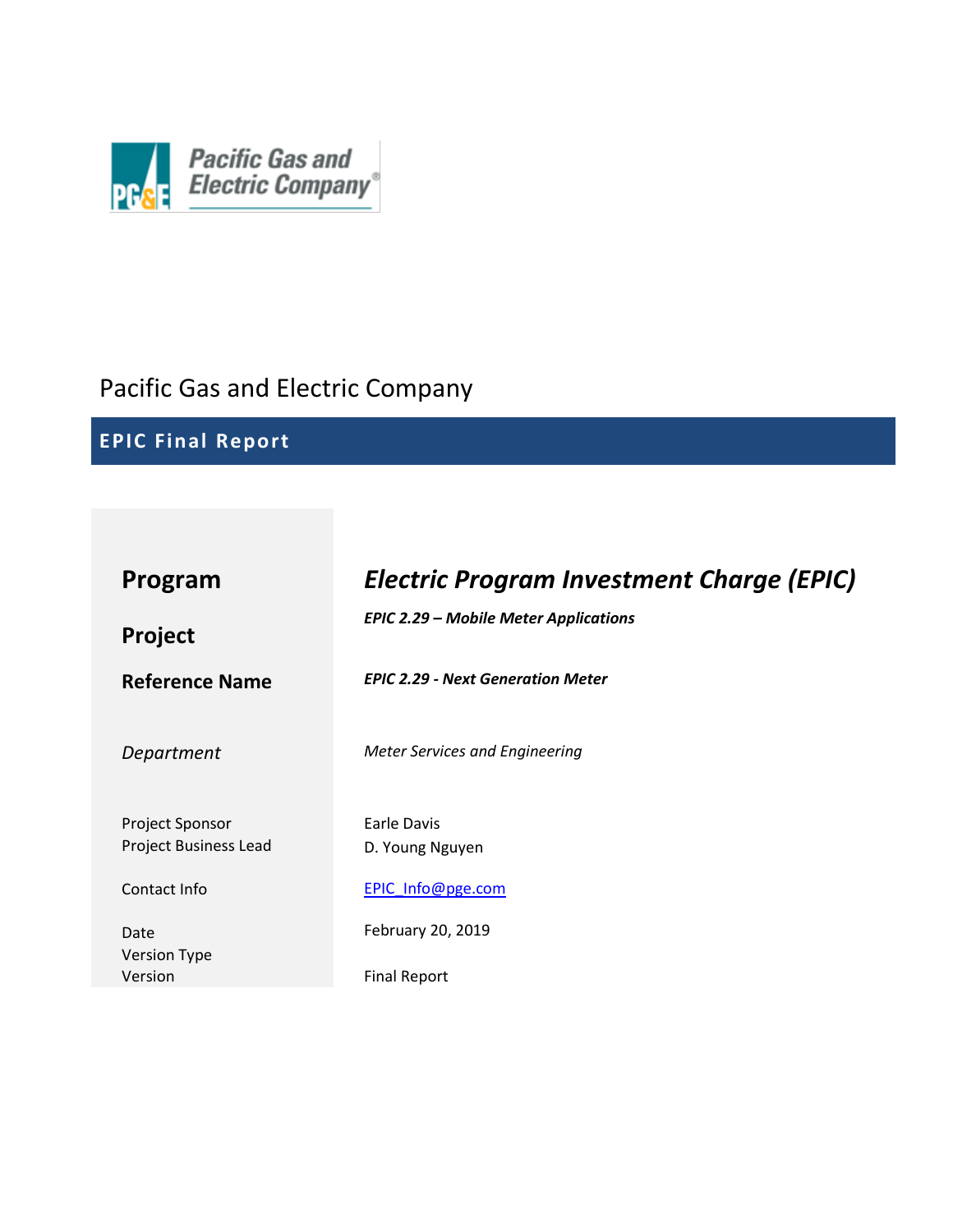## **Table of Contents**

| 1  |                                                                                     |          |  |  |  |  |  |
|----|-------------------------------------------------------------------------------------|----------|--|--|--|--|--|
| 2  |                                                                                     |          |  |  |  |  |  |
| 3  |                                                                                     |          |  |  |  |  |  |
|    | 3.1                                                                                 |          |  |  |  |  |  |
|    | 3.2                                                                                 |          |  |  |  |  |  |
|    | 3.3                                                                                 |          |  |  |  |  |  |
| 4  |                                                                                     |          |  |  |  |  |  |
|    | NGM Hardware and Software Requirements Development________________________11<br>4.1 |          |  |  |  |  |  |
|    | 4.1.1                                                                               |          |  |  |  |  |  |
|    | 4.1.2                                                                               |          |  |  |  |  |  |
|    | 4.1.3                                                                               |          |  |  |  |  |  |
|    | 4.1.4                                                                               |          |  |  |  |  |  |
|    | 4.1.5                                                                               |          |  |  |  |  |  |
|    | 4.1.6                                                                               |          |  |  |  |  |  |
|    | 4.1.7                                                                               |          |  |  |  |  |  |
|    | 4.1.8                                                                               |          |  |  |  |  |  |
|    | Software and Cloud-Based Head-end (HE) Interface Requirements 15<br>4.1.9           |          |  |  |  |  |  |
|    | 4.2                                                                                 |          |  |  |  |  |  |
|    | 4.2.1                                                                               |          |  |  |  |  |  |
|    | 4.2.2<br>4.2.3                                                                      |          |  |  |  |  |  |
|    | 4.2.4                                                                               |          |  |  |  |  |  |
|    |                                                                                     |          |  |  |  |  |  |
|    | 4.2.5 Lab Testing for Use-Cases (EV Chargers, Smart Inverters, and Smart Poles)  20 |          |  |  |  |  |  |
|    | 4.2.6                                                                               |          |  |  |  |  |  |
| 5  |                                                                                     |          |  |  |  |  |  |
|    | 5.1                                                                                 | 22       |  |  |  |  |  |
|    | 5.2                                                                                 |          |  |  |  |  |  |
|    | 5.3                                                                                 |          |  |  |  |  |  |
|    | 5.4                                                                                 | 22       |  |  |  |  |  |
|    | 5.5                                                                                 |          |  |  |  |  |  |
|    | 5.6                                                                                 | 23       |  |  |  |  |  |
|    |                                                                                     |          |  |  |  |  |  |
|    | 5.6.2                                                                               |          |  |  |  |  |  |
|    | 5.7                                                                                 | 24       |  |  |  |  |  |
| 6  |                                                                                     | 24       |  |  |  |  |  |
| 7  |                                                                                     |          |  |  |  |  |  |
| 8  |                                                                                     | 25<br>25 |  |  |  |  |  |
| 9  |                                                                                     |          |  |  |  |  |  |
| 10 | Appendix B: Data Comparison of NGM vs. Existing SmartMeter _____________________    |          |  |  |  |  |  |
| 11 |                                                                                     | 29       |  |  |  |  |  |
| 12 |                                                                                     | 33       |  |  |  |  |  |
|    |                                                                                     |          |  |  |  |  |  |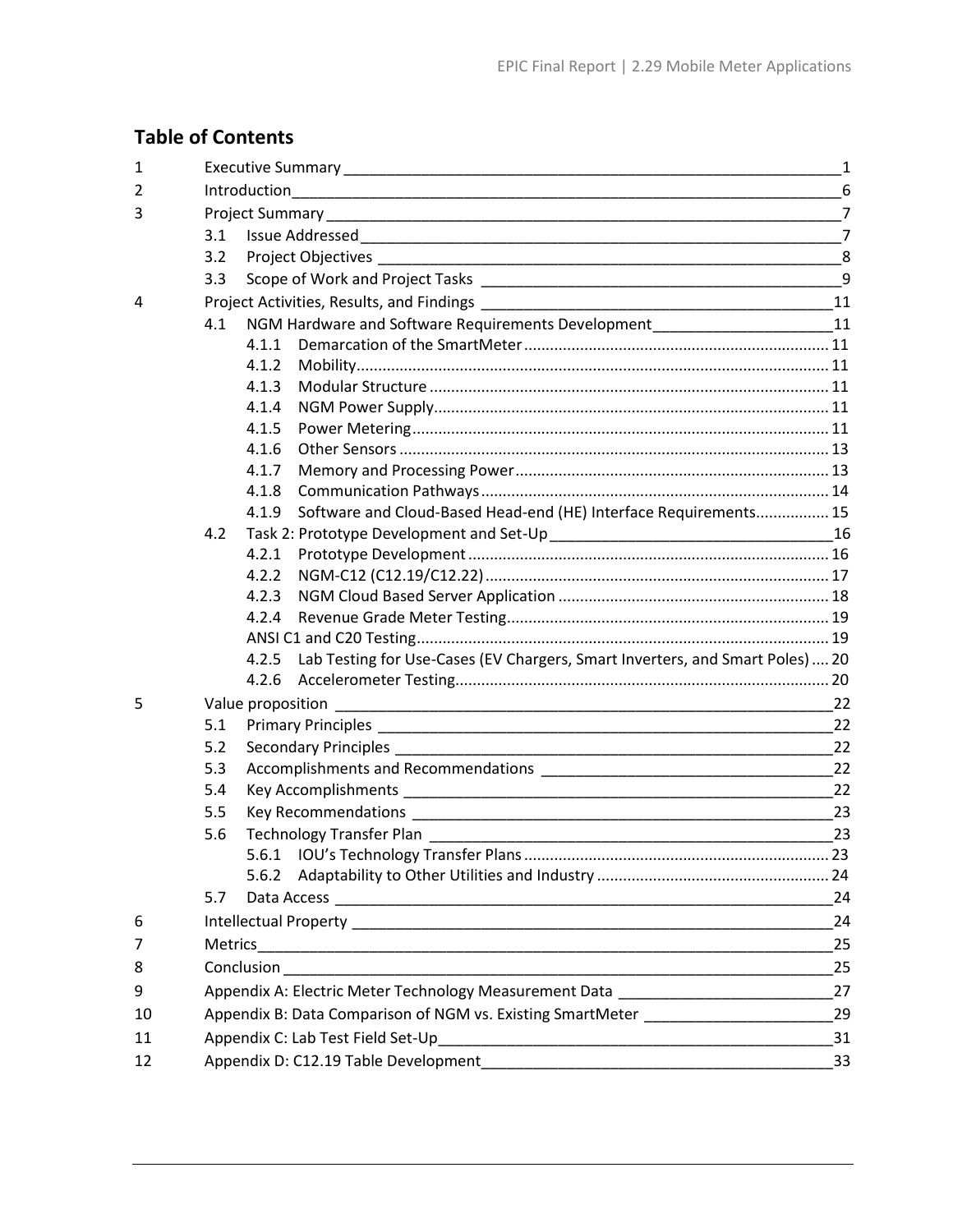## **List of Tables**

## **List of Figures**

## **Table of Acronyms**

| Α.          | Application                            |
|-------------|----------------------------------------|
| AMI         | Advanced Metering Infrastructure       |
| <b>ANSI</b> | American National Standards Institute  |
| AP          | <b>Access Point</b>                    |
| <b>API</b>  | Application Programming Interface      |
| CC&B        | <b>Customer Care and Billing</b>       |
| <b>CEC</b>  | California Energy Commission           |
| <b>CPU</b>  | <b>Central Processing Unit</b>         |
| <b>CPUC</b> | California Public Utilities Commission |
| <b>CSVS</b> | <b>Cloud Solutions Vendor Service</b>  |
| D.          | Decision                               |
| <b>DER</b>  | <b>Distributed Energy Resource</b>     |
| <b>EPIC</b> | Electric Program Investment Charge     |
| EV          | <b>Electric Vehicle</b>                |
| <b>FAS</b>  | <b>Field Automation System</b>         |
| <b>GB</b>   | gigabyte                               |
| <b>GHG</b>  | greenhouse gas                         |
| GIS         | Geographic Information System          |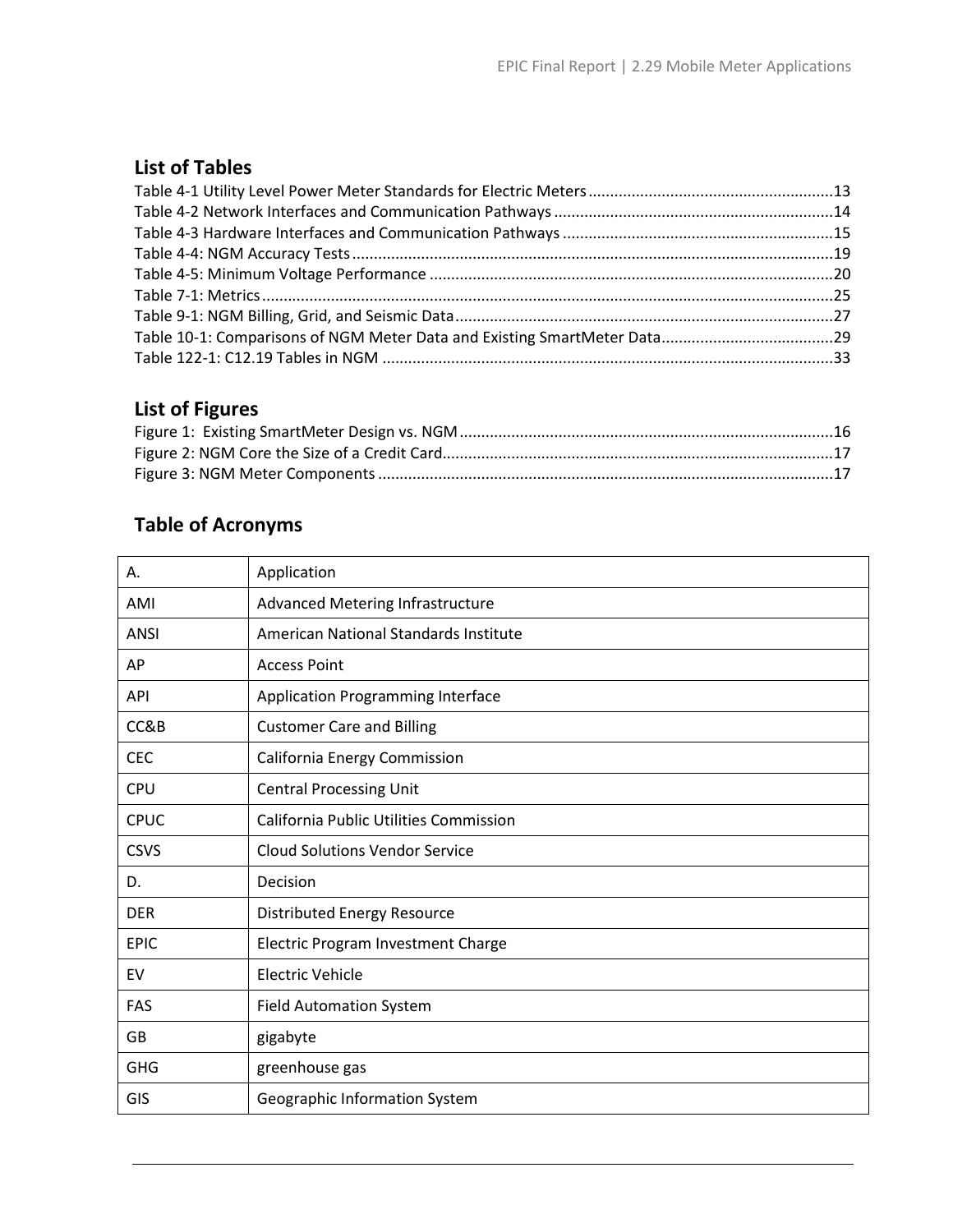| <b>GPS</b>  | <b>Global Positioning System</b>                  |
|-------------|---------------------------------------------------|
| Hz          | Hertz                                             |
| ID          | Identification                                    |
| <b>IEEE</b> | Institute of Electrical and Electronics Engineers |
| IOU         | Investor-Owned Utility                            |
| IP          | Internet Protocol                                 |
| IT          | <b>Information Technology</b>                     |
| KPI         | Key Performance Indicator                         |
| kVARh       | kilovar-hour                                      |
| kWh         | kilowatt-hour                                     |
| <b>LTE</b>  | Long-Term Evolution                               |
| MB          | megabyte                                          |
| <b>MDM</b>  | Meter Data Management                             |
| <b>MDMS</b> | Meter Data Management System                      |
| MHz         | Megahertz                                         |
| <b>NGM</b>  | <b>Next Generation Meter</b>                      |
| <b>NIC</b>  | Network interface card                            |
| PG&E        | Pacific Gas and Electric Company                  |
| PV          | Photovoltaic                                      |
| <b>RF</b>   | radio frequency                                   |
| <b>SCE</b>  | Southern California Edison Company                |
| <b>SD</b>   | Secure Digital                                    |
| SDG&E       | San Diego Gas & Electric Company                  |
| <b>TOU</b>  | Time-of-Use                                       |
| U.S.        | <b>United States</b>                              |
| $\vee$      | Volts                                             |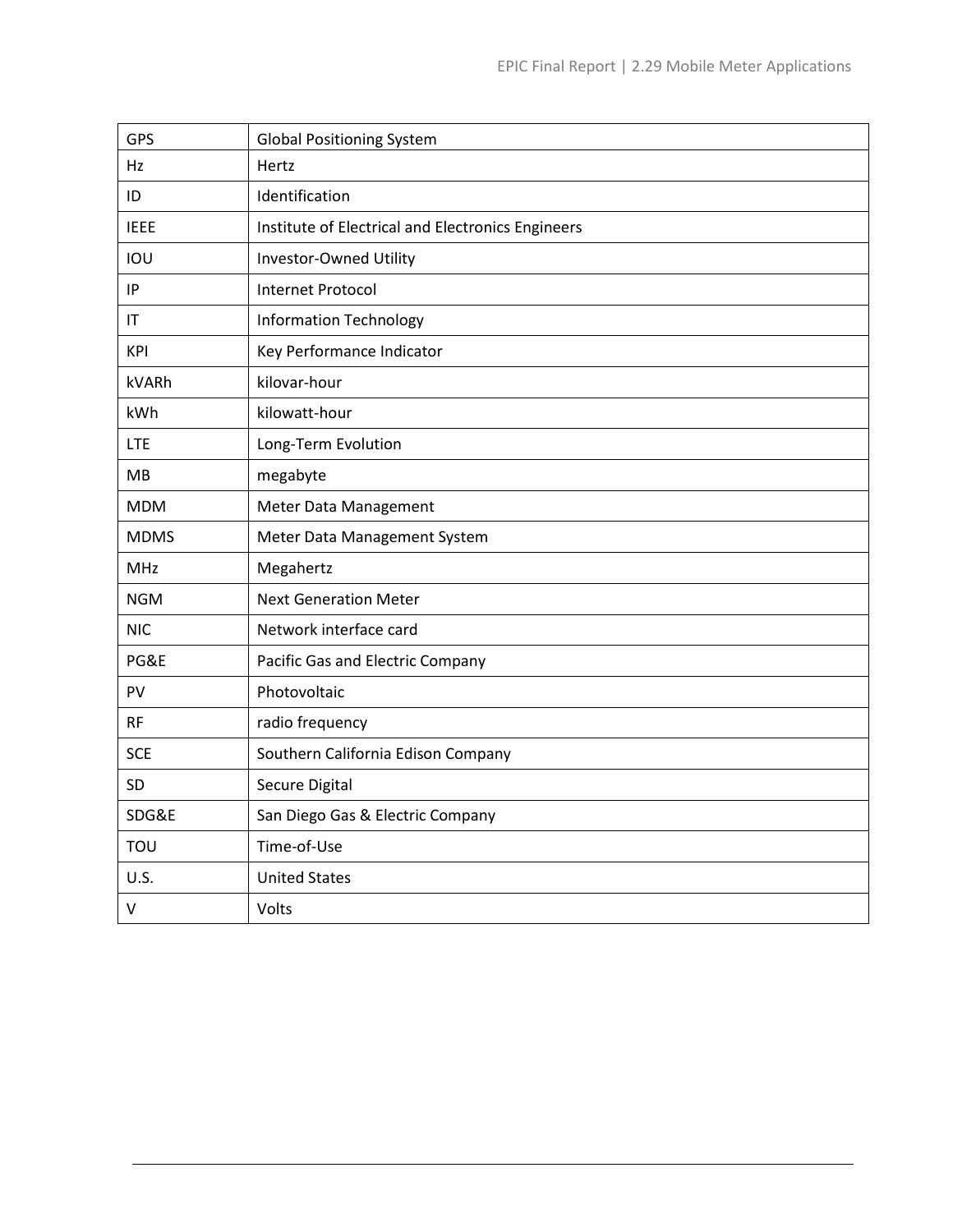## <span id="page-4-0"></span>**1 Executive Summary**

This report summarizes the project objectives, technical results and lessons learned for Electric Program Investment Charge (EPIC) Project 2.29 Mobile Meter Applications as listed in the EPIC Annual Report. The EPIC 2.29 Project is also referred to as the Next Generation Meter (NGM).

## **Project Summary**

EPIC 2.29 designed, built, and tested the core circuitry of the NGM. This revenue-grade electricity meter has the potential to:

- 1) Be installed in a wider range of locations beyond traditional customer premises (e.g., Electric Vehicle (EV)/photovoltaic (PV) submetering, PG&E substation meters as grid monitoring, SmartPole metering),
- 2) Reduce meter maintenance and replacements costs,
- 3) Improve the grid operator's situational awareness during outages, and
- 4) Provide additional services and applications as grid-edge technology evolves

The NGM can provide these benefits due to a compact, modular design that takes advantage of a host of new technologies including faster microprocessors, expanded memory, and multiple communications pathways all contained in a hardware package that is the size of a credit card.

First, the size, configuration, and power requirements of the current generation of SmartMeters™ limits how and where they can be installed. In contrast, the NGM's small size and minimal power requirements allow it to be installed in space-restricted locations (e.g., a micro-cell tower or SmartPole, a small electrical room), in locations with limited power, or even in mobile EVs.

Secondly, if a component in the current generation of meters requires service, the entire unit must be removed from the premise's service panel and a new unit must be installed. This creates time-consuming, costly, and disruptive service connections.

In contrast, the NGM core unit, which contains the electronics, is designed in order to mate to a future base unit that would contain the connections to the service panel. Thus, if there is a problem with an NGM, in most cases a technician merely replaces the NGM core unit and does not have to remove the electrical components within the base. This greatly lowers service and replacement costs and eliminates the few minutes of no power (outage) that a customer's premise would experience today.

Thirdly, the NGM uses advanced sensors to provide high-resolution, real-time data on electrical grid conditions, which in turn can help reduce outages. Because the NGM features multiple communications pathways, including a cellular modem, it can continue to send critical data to grid operators during under-voltage conditions. The combination of advanced sensors and improved electronics allows the NGM to transmit critical grid data (e.g., voltage, temperature) at voltage conditions as low as 22 Volts (V). Such grid data can potentially help grid operators with a faster restoration of the normal grid conditions and improve safety and reliability.

Finally, because the NGM uses open communications standards, $<sup>1</sup>$  the new meter design is far more</sup> interoperable. This will allow utilities to add new functionality to existing meters without being dependent on

 $\mathbf 1$ <sup>1</sup> NGM utilizes the ANSI C12.19 meter data format standard and the ANSI C12.22 cellular communication protocol.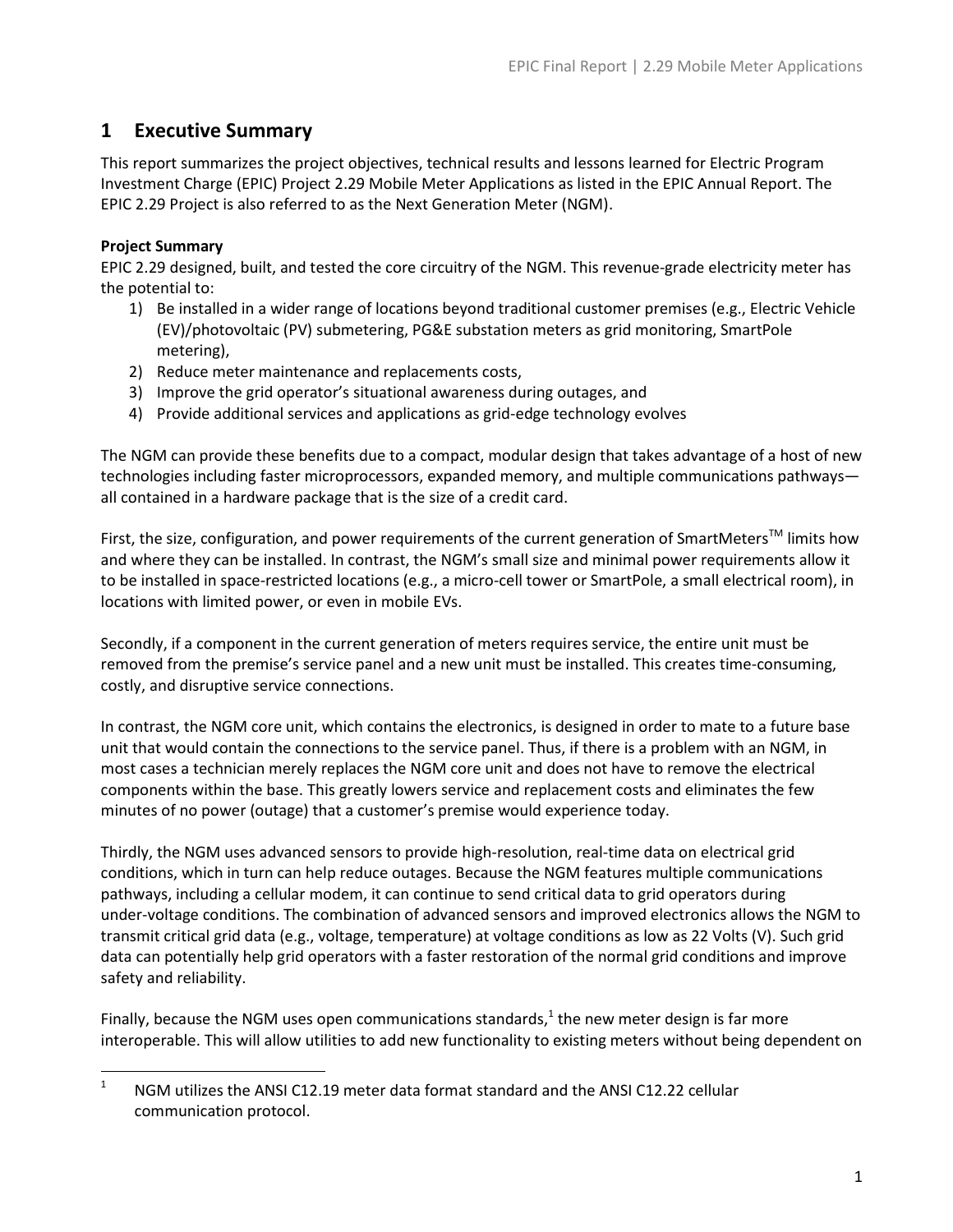proprietary vendor solutions. For instance, possible future applications of the NGM could include submetering of Distributed Energy Resources (DER) such as EVs, solar systems, and battery storage.

In summary, the NGM project will enable PG&E and other utilities to reduce costs, improve service to customers, and provide additional benefits that take advantage of grid-edge innovation after further development and demonstration of the base unit allowing for installation on the appropriate service item.

## **Objectives**

The project's primary objective was to develop a new electricity meter technology that:

- is small enough to fit in constrained places,
- can be modular to facilitate submetering of EVs and solar roof top applications with the appropriate base unit(s),
- is less expensive to install and service,
- provides more useful analytics data during outages and other critical grid events, and
- uses open standards to interoperate with other devices and accommodate future innovations.

### **Scope and Project Tasks**

The scope of work for this project included tasks that supported the NGM's core electronics hardware and software development. These tasks focused on building prototype NGMs that are flexible, modular, and use open standards.

#### Task 1: NGM Hardware and Software Requirements Development

This task focused on establishing the requirements around mobility, power, sensors and applications, communication pathways, and compliance with national standards.

### Task 2: NGM Prototype Development

Prototype development included the design of the NGM's hardware, firmware, and software based on the requirements developed in Task 1. This included procuring off-the shelf technology and working with a vendor to integrate components and develop a prototype meter. American National Standards Institute (ANSI) C12.19 tables and C12.22 communication protocol code was also required to demonstrate the ability to transmit data through the network to a cloud-based head-end, which was required to test the meter functionality and to demonstrate that the NGM was capable of providing real-time data.

### Task 3: NGM Hardware and Software Functional Testing

This task focused on testing the electrical accuracy of the meter, and testing communication between the processing module and a mock-base. EV & Charger, Inverter, and SmartPole use cases were tested in a lab setting to demonstrate revenue-grade accuracy and the NGM capability of communicating high-resolution data using ANSI Standards.

### **Project Results**

1

The following are the task results:

#### Task 1: NGM Hardware and Software Requirements and Development

The project team developed design requirements for NGM development. Key requirements included:

**•** Demarcation of high and low voltage components.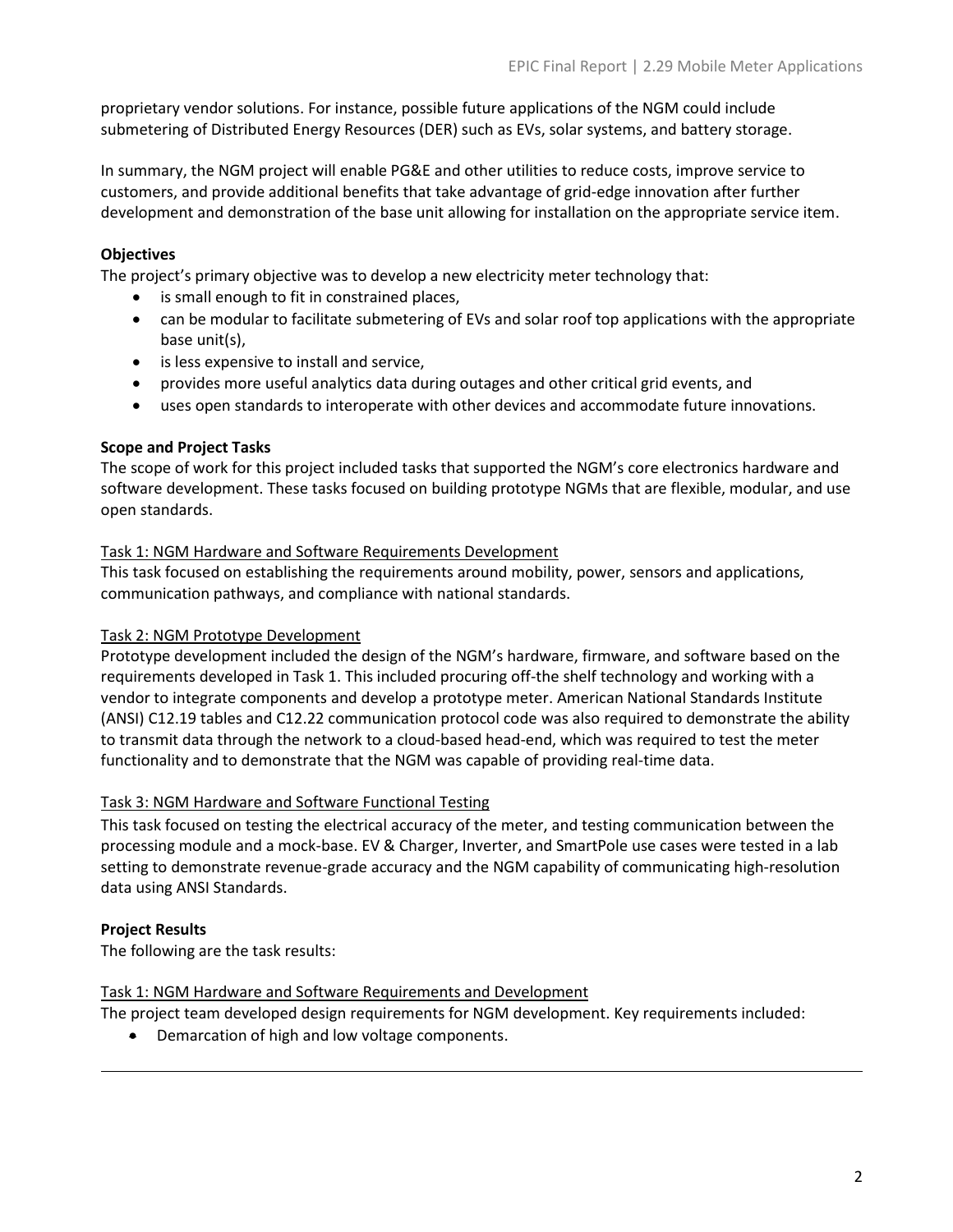- Flexibility for multi-applications such as single residential, multi-dwelling units, EVs, DERs and SmartPoles with the appropriate yet-to-be-developed base unit(s).
- Higher resolution grid analytics data to enable future grid analytics for predictive and preventative maintenance and support of safety and grid reliability.
- Multiple communication pathways (AMI and cellular) to send data back to PG&E
- Multiple communication pathways (Bluetooth, Zigbee, Wi-fi, etc.) to allow for the interaction and management of edge devices
- Accelerometers to collect seismic data to support predictive analytics of earthquakes
- Compliance with national standards of revenue grade and accuracy (ANSI C12.1 and C12.20)
- Open standards for data structures (ANSI C12.19/C12.22) to support interoperability and enable future integration of customer devices and other products

### Task 2: NGM Prototype Development

The project procured all hardware, sensors, and communications components to build the NGM, with the exception of the electric AMI network interface card (NIC) currently used for billing. The AMI NIC was not available for this demonstration as the NIC vendor was not ready to participate during the EPIC 2.29 project timeframe. However, a vendor was selected to develop the NGM and successfully integrated all hardware needed for the NGM Core into a small circuit board with the size of a credit card, which could then be tested over other non-AMI communications medium.

The criterion for the NGM footprint was that it be no bigger than  $8''$  x 6." The design targets for the internal NGM were that all sensors must fit on one printed circuit board and that wireless interfaces and associated hardware (e.g., antennas) would work as specified and would limit radio frequency (RF) interference. The finished prototype version must meet ANSI C12.1 and ANSI C12.20 Standards, which set the performance criteria and physical standards for electricity meters. ANSI C12.19 tables and C12.22 communication protocol code was developed along with a cloud-based head-end to test meter functionality in Task 3.

### Task 3: NGM Hardware Functional Testing

Functional testing included testing the NGM core for 1) adherence to national standards (ANSI C12.1 and C12.20) for a revenue grade meter, 2) the ability to communicate C12.19 data tables to head-end using ANSI C12.22 network communication protocol; and 3) testing the NGM core in a lab environment for the three use-cases of EV charging stations, smart poles and smart inverter. These three use-cases were identified and selected by the project team to evaluate the NGM for interoperability and the ability to collect and transmit real-time data.

The test results demonstrated that the NGM is revenue grade compliant, able to communicate and transmit over 4G Long-Term Evolution (LTE), Wi-Fi and Bluetooth, able to record power consumption and seismic data, able to store high resolution data (voltage, temperature) for grid analytics, and able to provide this data in near real-time. For instance, the project demonstrated that the seismic data could be acquired and transmitted in 0.48 millisecond (ms) intervals.

## **Challenges and Resolutions**

The largest challenge in hardware development was RF interference due to the various wireless functionalities. The project team had to go through multiple iterations of antennae placement within the NGM enclosure before all communication interfaces worked as expected.

Another challenge was firmware development of the NGM to meet national standards, which needed very specialized skills in firmware code writing and knowledge of American National Standards and relevant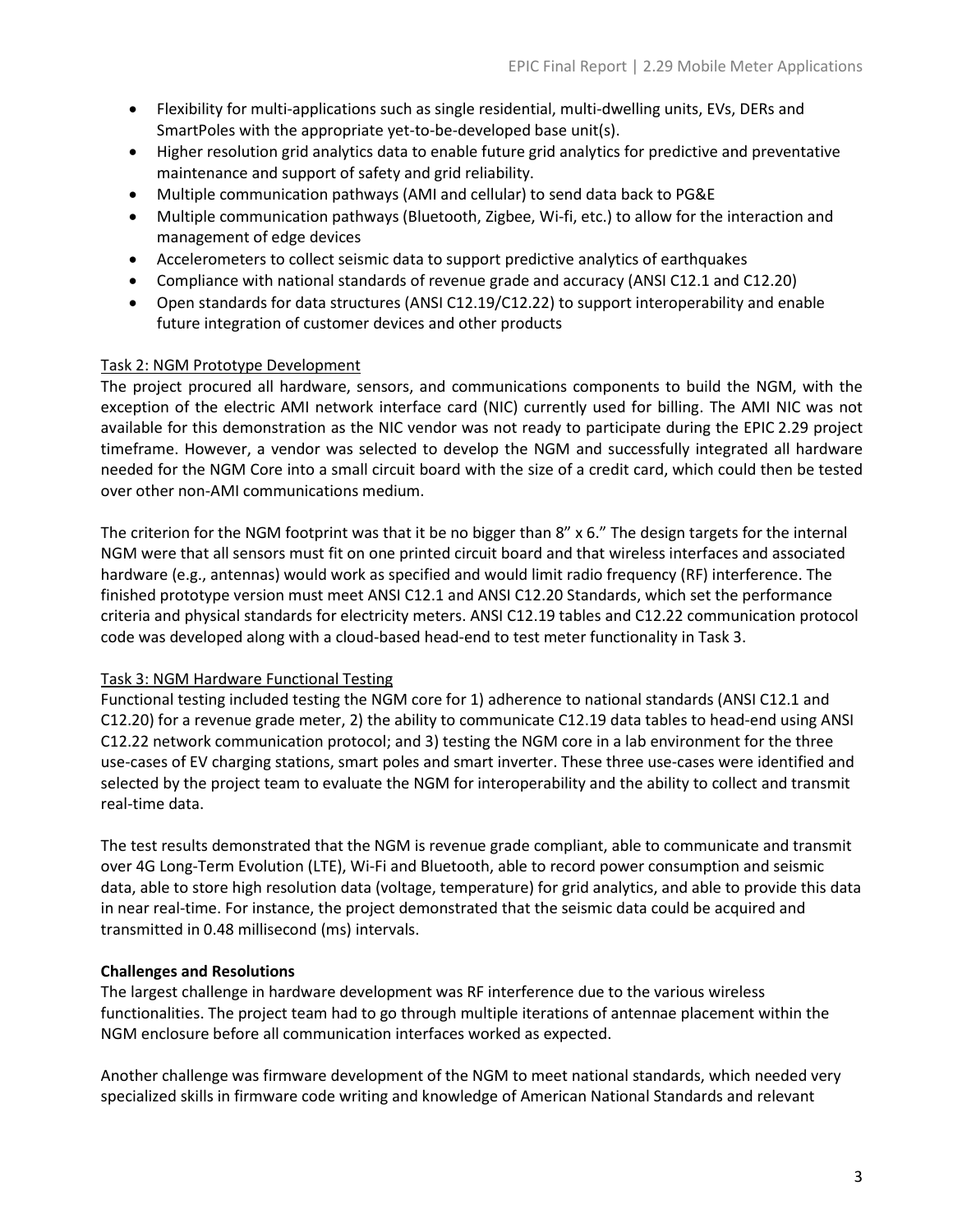standards to handle high resolution data for the accelerometer, various communications, power measurements and grid data delivery in specified and real-time mode.

Also, there is a challenge in connecting the NGM core meter to and transmitting the meter data over the existing AMI system. The AMI system is a proprietary technology and requires discussion and collaboration the AMI vendor to integrate NGM core into the AMI technology. PG&E knows such task would take time and resources, and plans to work toward such integration.

Since this NGM core serves as the foundation for potential future EPIC 3 Project use cases as approved in PG&E's EPIC 3 application<sup>2</sup>, additional work to address these challenges is being evaluated as part of these potential EPIC 3 projects.

## **Recommendations**

Below are the key recommendations from this project:

Meter Development and Deployment: The NGM developed can potentially reduce meter installation and replacement costs. However, a critical path to deployment for the NGM is to obtain the AMI NIC so that the meter can cost effectively integrate into the existing billing system. The absence of this card would require creation of a new infrastructure of systems interface and integration to support new communication pathways. If the NIC can be integrated, the next steps would be to build a docking station for single and multi-tenant applications to complete the integrated NIC and NGM meter, and to further enhance as well as interface the NGM head-end application into PG&E systems for grid operations.

Grid Analytics Data Applications: The AMI network is not designed for real-time data. In order to leverage the NGM for grid-analytics, a cellular communication pathway is needed to deliver this data to a head-end system that can manage the data and meter operations. Typical solutions for utility head-end systems are proprietary vendor solutions, which the utilities depend on to add functionality and upgrade their SmartMeter network. Further industry support for open communication protocols to enable new products and offerings from different vendors is needed to unlock additional advancements in this space.

## **Key Takeaways**

- The NGM core was designed and built with multiple interfaces, communication protocols, and various other features currently not available from existing meters.
- The NGM was able to use multiple wireless protocols, and draw data from multiple sensors, at the same time: 4G, Wi-Fi, Bluetooth; Global Positioning System (GPS) and accelerometer.
- The NGM demonstrated that it could fit all of its necessary components into a very small footprint (size of a credit card and less than ¼ inch thick).
- A demonstration-grade head-end application was developed to operate and function with a new NGM, however additional development would be needed to fully leverage the cellular communication functionality at scale.
- PG&E demonstrated that it was possible to interface the new externally-developed headend application into existing PG&E applications such as field application tool, meter data management application and billing application. Additional work in enhancement and interface of the head-end application with other PG&E systems is being planned for in the potential EPIC 3 projects.

 $\overline{a}$ <sup>2</sup> On April 28, 2017, PG&E filed it[s Application](http://prccappiiswc002/Docs/EPIC-InvestmentPlan2018-20/Pleadings/PGE/2017/EPIC-InvestmentPlan2018-20_Plea_PGE_20170428_409438.pdf) in the Third Triennial EPIC 2018-2020 proceeding [Application (A.) 17-04-xxx] on 41 EPIC 3 Projects. On October 25, 2018, the California Public Utilities Commission (CPUC) approved PG&E EPIC 3 filing.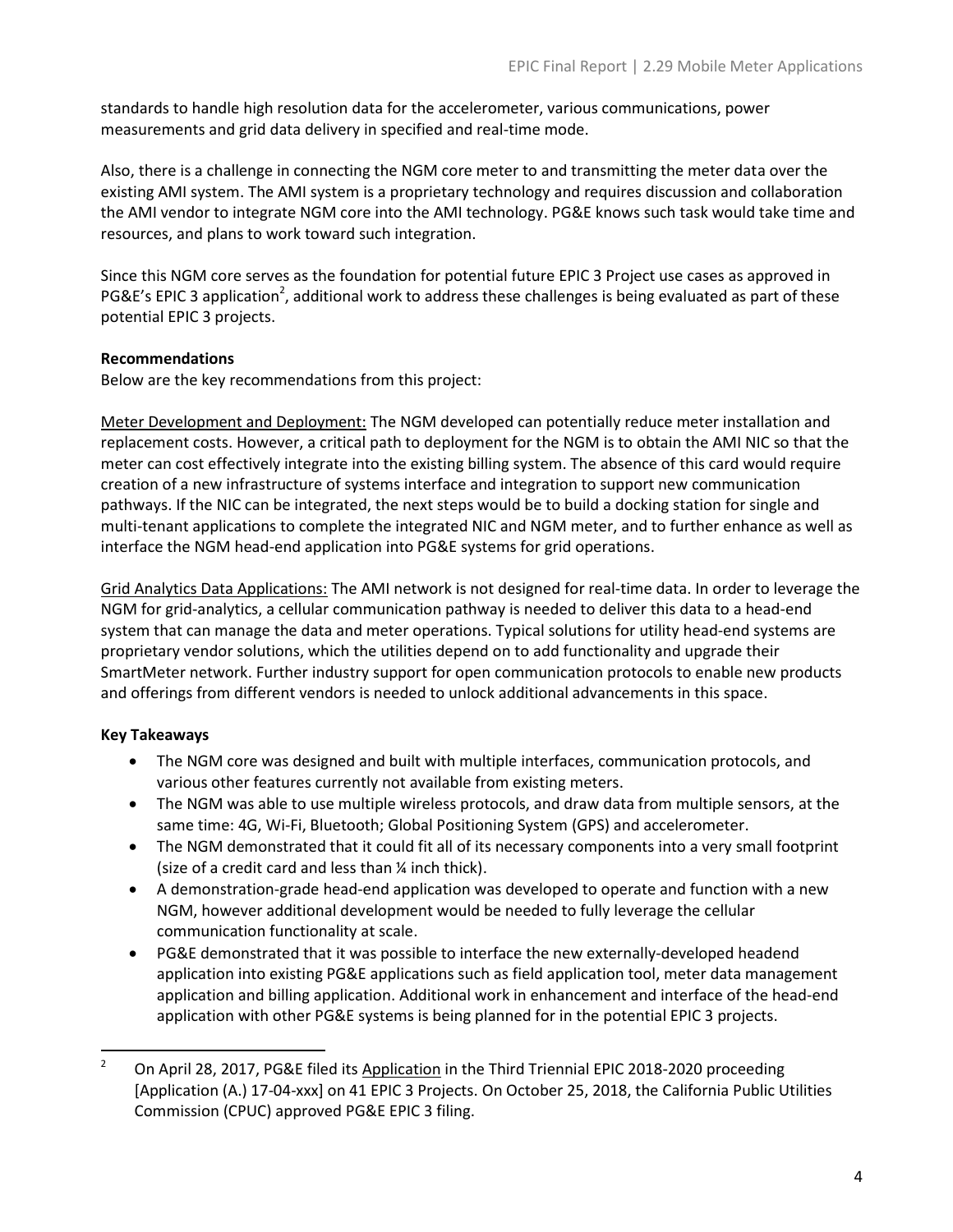The NGM demarcation design that separated high and low voltage components could support replacement of a failed solid-state component (instead of the entire meter), which should help reduce costs. Furthermore, this could be an opportunity to eliminate redundant metering components in multi-tenant applications.

### **Intellectual Property**

Because of the ground-breaking nature of the EPIC 2.29 Mobile Meter Applications Project, a final patent application was filed with the U.S. Patent Office. The "Application of Resource Meter System and Method" (Application Number 16143295) outlines the first of its kind solution that demonstrated a small NGM core with a size of the credit card and with a capability of metering and submetering multiple use cases such as EV, EV charger, SmartPole, solar roof top. This NGM core serves as the foundation for potential future EPIC 3 Project use cases as approved in PG&E's EPIC 3 application

PG&E looks forward to working with the other California utilities, and the industry at large, to realize the benefits of this approach. This intellectual property is owned and held by Pacific Gas and Electric Company (PG&E or the Company), and can be commercialized for the Company's commercial benefit, in accordance with all appropriate laws and regulations (including Decision (D.) 13-11-025).

### **Conclusions**

The project successfully designed, built, tested, and demonstrated the NGM to incorporate open standards (e.g., ANSI C12.1, C12.20, C12.19, and C12.22) and communicate meter data to a head-end system. This work resulted in an NGM Core with all electronic components on a single board the size of a credit card. The NGM was proven to be revenue-grade, have multiple communication paths to networks and edge devices (Bluetooth, Wi-Fi, 4G LTE, GPS), have an accelerometer to support potential earthquake prediction use cases, have real time capability, and provide high resolution data for potential future grid analytics use cases. The project successfully tested EV & Charger, Smart Inverter and SmartPole use cases in a lab setting.

Evolving customer needs require utilities to have a new compact metering solution that can easily fit into any application (i.e., Smart Pole, Smart inverter, EV chargers, etc.). This NGM technology was demonstrated to enable utilities meter and submeter energy consumption of non-traditional devices, such as EV, EV chargers, solar roof top; as well as to provide a lower cost alternative to traditional metering (with further development). This new technology design could reduce meter installation, replacement and maintenance costs with further development of future use cases in EPIC 3.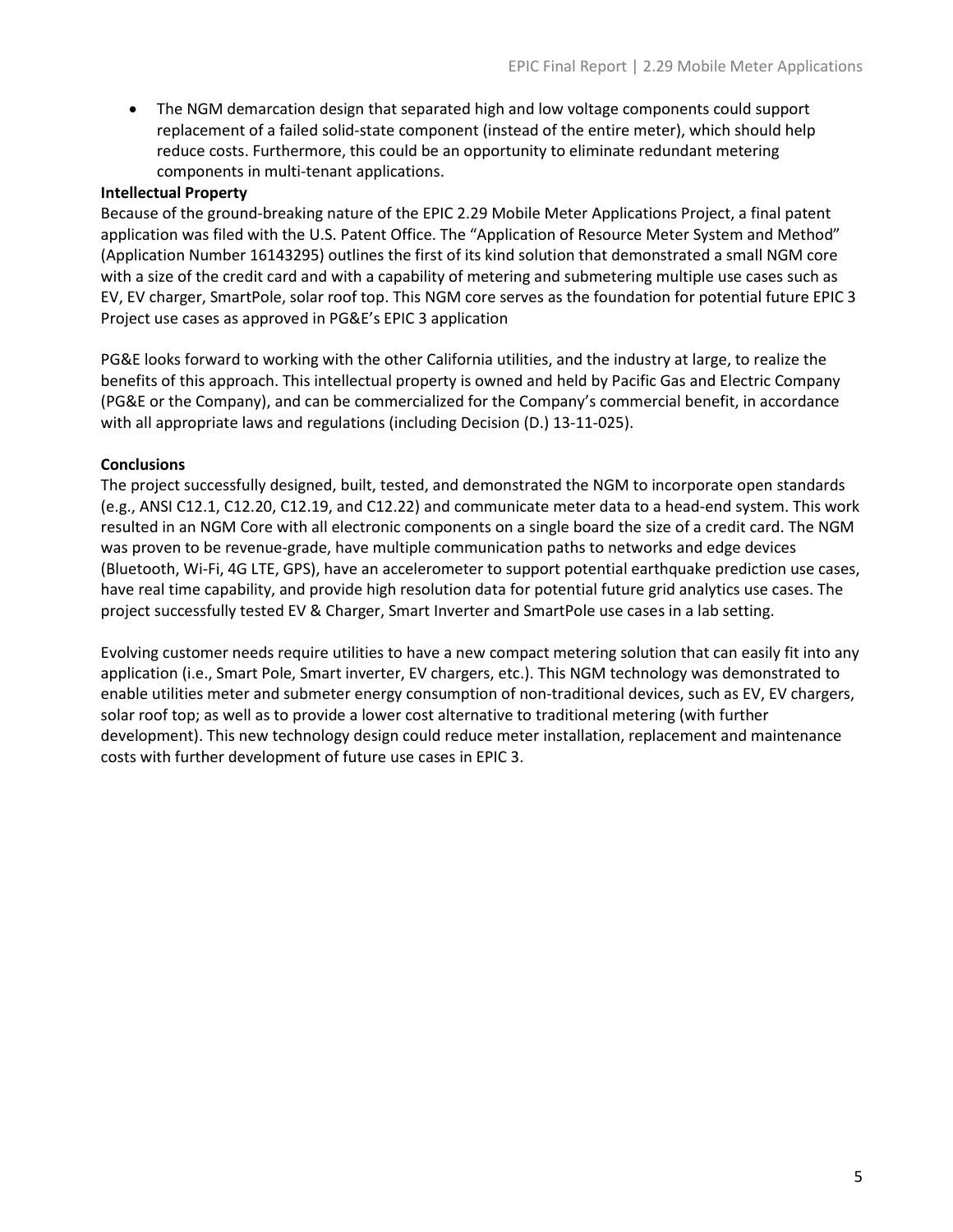## <span id="page-9-0"></span>**2 Introduction**

This report documents the EPIC 2.29 – *Mobile Meter Applications* project tasks and accomplishments; highlights key learnings from the project that have industry-wide value; and identifies future opportunities for PG&E to leverage this project.

The CPUC passed two decisions that established the basis for this demonstration program. The CPUC initially issued D.11-12-035, *Decision Establishing Interim Research, Development and Demonstrations and Renewables Program Funding Le*v*el<sup>3</sup>* , which established the EPIC on December 15, 2011. Subsequently, on May 24, 2012, the CPUC issued D.12-05-037, *Phase 2 Decision Establishing Purposes and Governance for Electric Program Investment Charge and Establishing Funding Collections for 2013-2020<sup>4</sup> ,* which authorized funding in the areas of applied research and development, Technology Demonstration and Deployment (TD&D), and market facilitation. In this later decision, CPUC defined TD&D as "the installation and operation of pre-commercial technologies or strategies at a scale sufficiently large and in conditions sufficiently reflective of anticipated actual operating environments to enable appraisal of the operational and performance characteristics and the financial risks associated with a given technology."<sup>5</sup>

The decision also required the EPIC Program Administrators<sup>6</sup> to submit Triennial Investment Plans to cover three-year funding cycles for 2012-2014, 2015-2017, and 2018-2020. On November 1, 2012, in A.12-11-003, PG&E filed its first triennial EPIC Application at the CPUC, requesting \$49,328,000 including funding for 26 TD&D. On November 14, 2013, in D.13-11-025, the CPUC approved PG&E's EPIC plan, including \$49,328,000 for this program category. Pursuant to PG&E's approved EPIC triennial plan, PG&E initiated, planned and implemented the following project: *2.29, Mobile Meter Application* project. Throughout the annual reporting process, PG&E kept CPUC staff and stakeholders informed on the progress of the project. The following information is PG&E's final report on this project.

<sup>-&</sup>lt;br>3 [http://docs.cpuc.ca.gov/PublishedDocs/WORD\\_PDF/FINAL\\_DECISION/156050.PDF.](http://docs.cpuc.ca.gov/PublishedDocs/WORD_PDF/FINAL_DECISION/156050.PDF)

<sup>4</sup> [http://docs.cpuc.ca.gov/PublishedDocs/WORD\\_PDF/FINAL\\_DECISION/167664.PDF.](http://docs.cpuc.ca.gov/PublishedDocs/WORD_PDF/FINAL_DECISION/167664.PDF)

 $\overline{D.12-05-037}$ , p. 37.

<sup>6</sup> PG&E, San Diego Gas & Electric Company(SDG&E), Southern California Edison Company (SCE), and the California Energy Commission (CEC).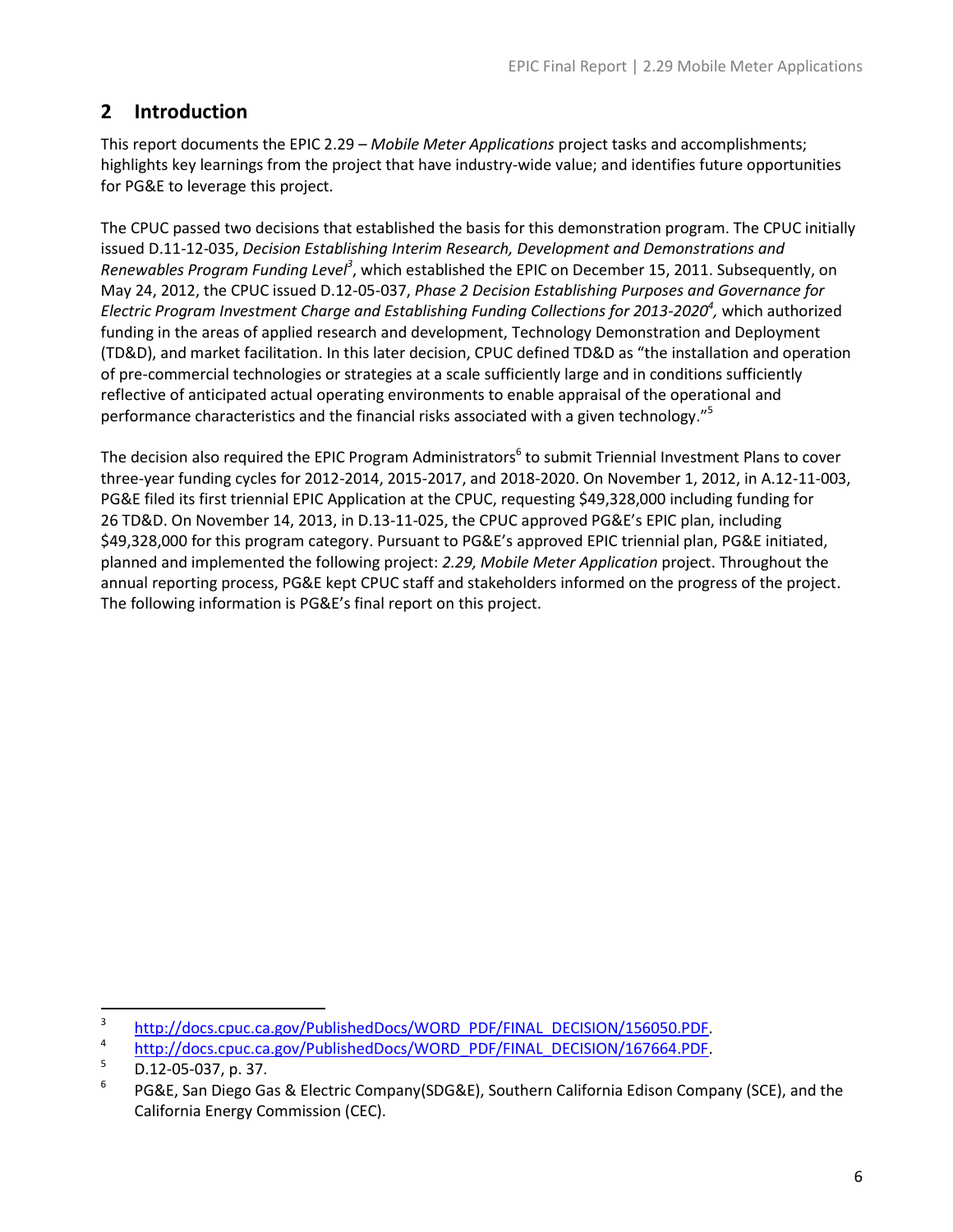## <span id="page-10-0"></span>**3 Project Summary**

*EPIC 2.29 Mobile Meter Applications* was initiated to address the need to create a highly functional meter that could serve multiple current uses cases. This new meter was demonstrated in the three use cases of EV, Smart Pole, and distributed generation/smart inverter, while using open standards to ensure flexibility for additional grid-edge technologies.

The focus of this project was to develop a *NGM* core that could 1) reduce the operating and replacement costs of existing meters and support meter-to-cash applications, 2) demonstrate the ability for the NGM to communicate real-time grid analytics data using ANSI standards, and 3) provide multiple communication pathways for the NGM to communicate to utility networks and edge devices.

This project demonstrated that NGM technology could serve evolving customer needs by using open standards. This would provide both customers and utilities with the flexibility of developing necessary functions promptly to meet utility needs without being tied to a vendor's communication protocol solution.

The NGM could provide utilities with these benefits due to a compact and modular design. This design takes advantage of a host of new technologies including faster microprocessors, expanded memory, and multiple communications pathways—all contained in a hardware package that is the size of a credit card. This enabled PG&E to develop a small meter that could be installed in a variety of space restricted and/or mobile applications. The meter was designed to have multiple wireless communication pathways to transmit data, connect to edge devices, and enable the visibility of various loads, such as EVs, PV cells, and other distributed generation assets such as battery storage.

The meter's modular structure was designed to allow for addition of future sensors to meet evolving utility needs and reduction of components to reduce costs. Decreasing the number of redundant components in the meters would help reduce meter maintenance and operating costs.

The NGM was capable of providing high-resolution analytics data (e.g., voltage, temperature) to support grid operations. Its cellular antennae would provide a reliable pathway to transmit electric grid data in real time for grid operators to monitor conditions of electric grids during an outage, provide faster restoration, and improve safety and reliability.

Current SmartMeters do not provide real-time data because the AMI network is a mesh network and designed for billing purposes. Leveraging the cellular communication in the NGM would enable the ability to procure grid analytics data for predictive and preventative maintenance and faster response to support safety and grid reliability.

## <span id="page-10-1"></span>**3.1 Issue Addressed**

## *Meter Costs and Installation*

PG&E has over 5.4 million SmartMeters currently deployed in the field. Over the next 10 years, approximately 1.6 million meters will be replaced for purposes of maintenance and new business connections based on the current replacement and installation rate of 160,00 meters/year. The replaced meters may have one failed component but have other components still fully functional. However, due to the current meter design, the entire meter will need to be replaced. In many cases, existing SmartMeters must be replaced due to relatively small issues such as failure of an LCD display, a component of the metrology board, or an AMI NIC. Such replacement/removal of an entire meter wastes other working components in SmartMeter or incurs costs to utilities.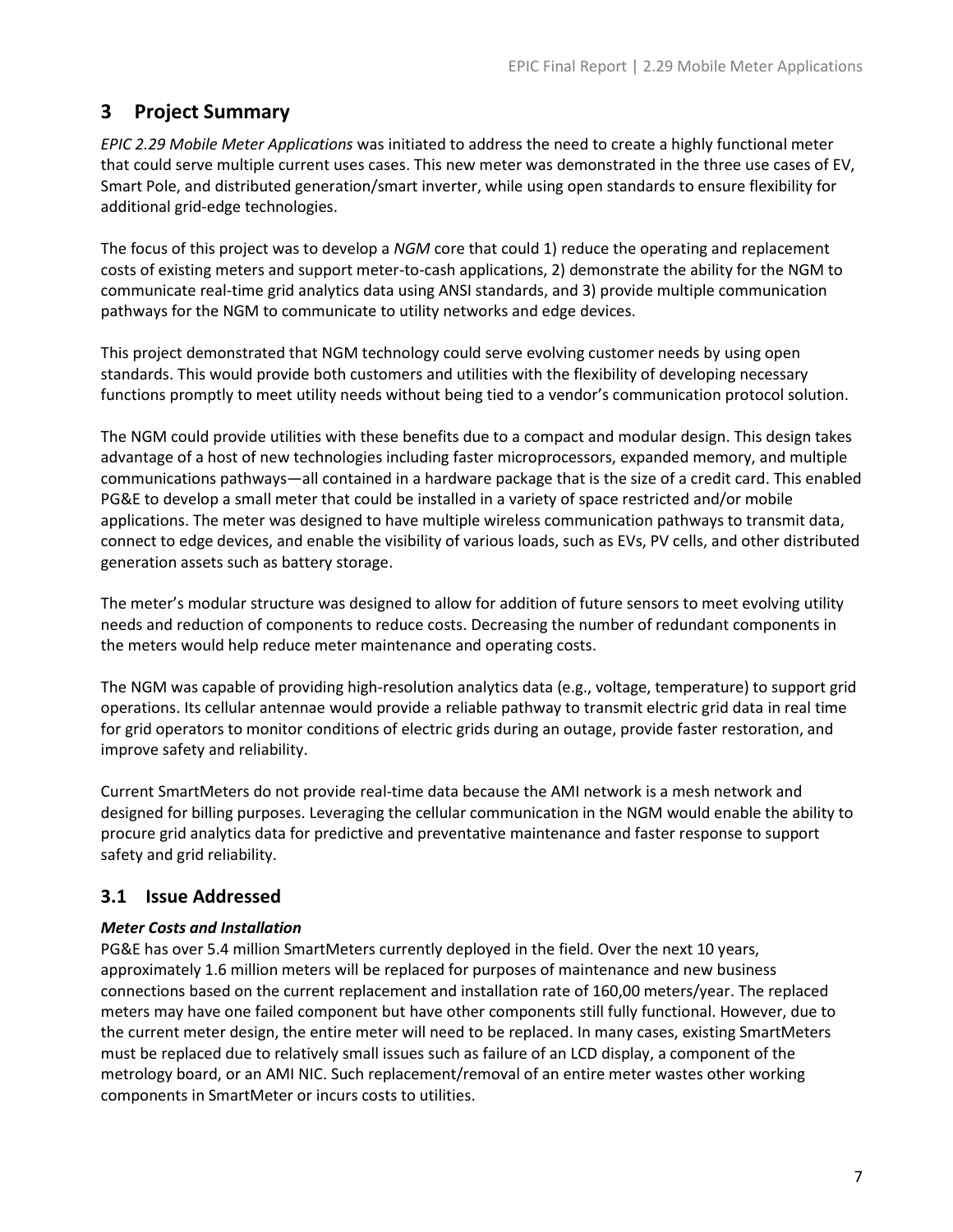The existing SmartMeters can be inefficiently duplicative in some instances. As an example, in multi-dwelling and commercial applications, metering rooms may have hundreds of SmartMeters installed. In these settings, SmartMeters include many redundant metering components, which drive up costs.

There is also a growing need for submetering and installation of meters in areas with space restrictions such as EVs, DERs, SmartPoles, appliances. Existing SmartMeters are too large to be used in these applications.

The EPIC 2.29 Project addresses these issues by developing a meter with a small, modular interchangeable footprint. The NGM does this by separating high and low voltage components so that only the low voltage (NGM Core) or high voltage (housing/docking station for NGM core) is replaced as necessary. Also, by separating the high voltage side of the meter, there is an opportunity to reduce redundant components, which will help reduce the manufacturing cost of meters for these applications.

Furthermore, separating the low voltage components from high voltage improves safety for field technicians by reducing their exposure to high voltage during replacement. These attributes will make field maintenance easier and will reduce truck rolls.

It should be reiterated that the scope of the EPIC 2.29 Mobile Meter Applications was to develop the NGM core and functionality. The docking station concept was planned to be developed and demonstrated in EPIC 3. Therefore, the EPIC 2.29 project does not have a meter readily available for deployment, and the design and demonstration to make the NGM meter complete for deployment is being evaluated for the potential EPIC 3 projects.

#### *Grid Data, Communication Pathways and Interoperability*

Utilities have a growing need to provide grid analytics data for predictive and preventative maintenance and faster response to support grid reliability and safety. Existing SmartMeters are unable to provide this data and functions because the AMI network creates latency due to the inherent nature of mesh technology, does not fully operate during wire down events, and does not operate at all during outage conditions. During such critical grid outage and conditions, the grid operators will need the grid data and information (voltage, temperature) the most and in real time to provide faster restoration and ensure safety and reliability. An alternative cellular communication path is necessary to provide this information in real-time.

Another issue is that PG&E's gas and electric AMI networks are not currently interoperable. Each system consists of proprietary hardware, software and firmware. This creates substantial costs, time restrictions, and vendor dependencies for PG&E to configure meters to collect grid analytics data. PG&E's experience has shown that being tied to a vendor's proprietary network head-end application introduces costly problems and delayed resolutions for utilities and customers.

EPIC 2.29 addresses these issues by demonstrating a meter that can collect high-resolution grid data, provide alternative communication pathways, and improve interoperability with open standards and protocols.

## <span id="page-11-0"></span>**3.2 Project Objectives**

The objectives of EPIC 2.29 NGM were to:

- Reduce lifecycle costs of meter materials, maintenance and replacements
- Develop a meter core that is compact, modular, and interchangeable on space-restricted applications
- Demonstrate the ability to provide high-resolution grid analytics data in real-time using cellular networks
- Meet national standards for metering (ANSI C12 Series)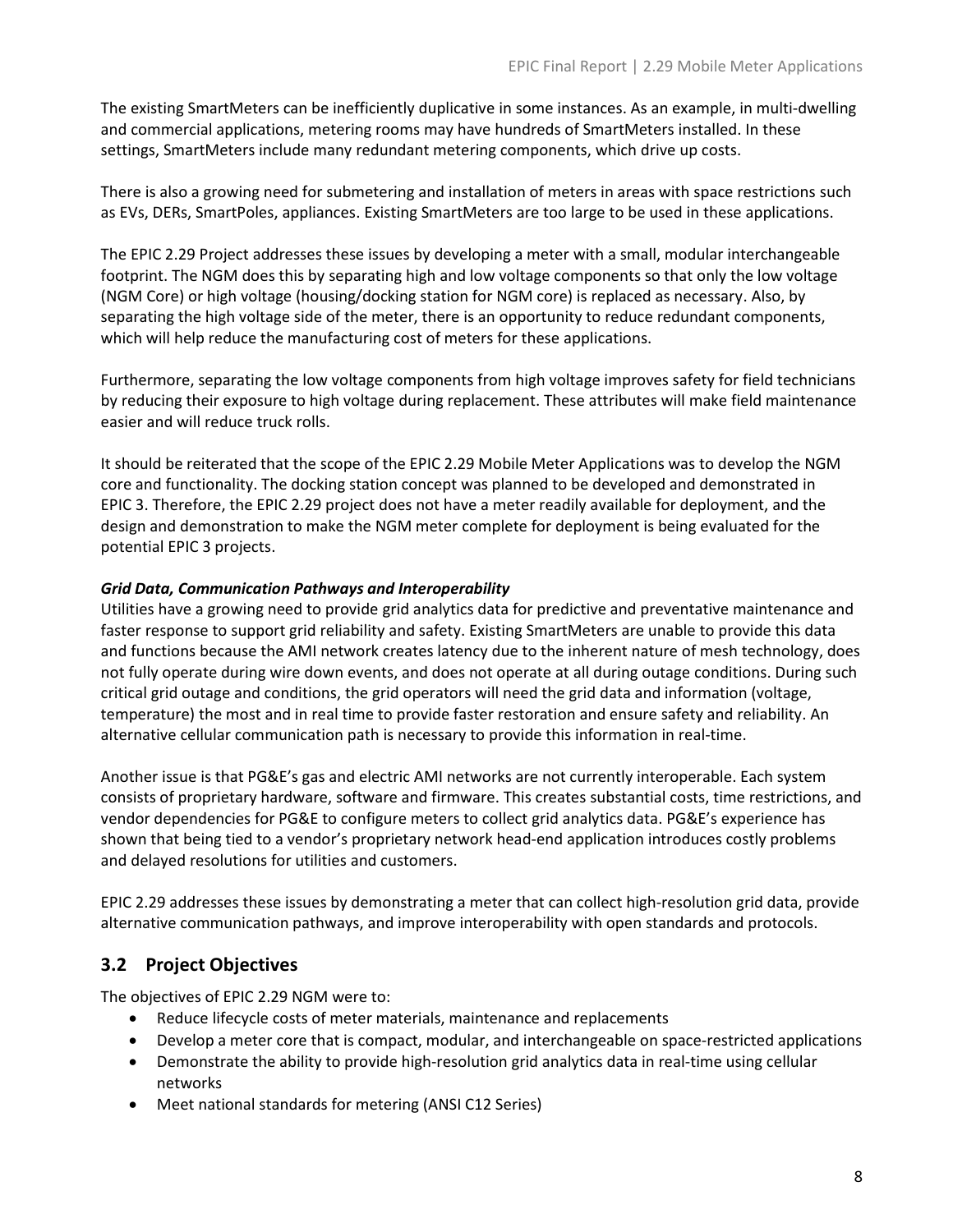## <span id="page-12-0"></span>**3.3 Scope of Work and Project Tasks**

The scope of work for this project included tasks of development of NGM's hardware and software, design of prototypes, and use of various open standards for meter data table format (ANSI C12.19) and cellular communications protocol (ANSI C12.22). To complete the Scope of Work for the project, the following tasks were developed:

## Task 1: NGM Hardware and Software Requirements Development

This task included establishing the requirements for the design, mobility, power requirements, additional sensors and applications, communication pathways to networks and edge devices, industry standards compliance, and software head-end requirements to test the NGM.

The hardware requirements development started with leveraging PG&E's existing electric SmartMeter specification and adding additional hardware components that that were needed for new functionalities and capabilities. These electronic components were off the shelf and hardened using the latest printed circuit board design and technologies. As a result, these components were interfaced and laid out on one board with fast processing power, an open source operating system, and a modular design.

The minimum measurement data required was to be comparable with the existing data available in PG&E's SmartMeters used to support utility business functions. In addition, more emphasis was placed on power quality measurements, tamper detection, asset recovery, and seismic research studies, all of which could be used for grid analytics. Grid analytics would include both predictive and prescriptive analytics. Finally, all measurement data must meet the ANSI C12.19 Utility Industry End Device Data Table standard.

The software development was to use existing cloud-based applications and open source or standard communication protocols rather than to develop a new proprietary application. The user interface would be web browser based and need to be friendly and allow users to maneuver through various functions easily. All measurement data should be presented in a dashboard format. Communication protocol for bringing data back to the cloud-based server application should meet ANSI C12.22 Protocol Standard for Interfacing to Data Communications Networks.

### Task 2: NGM Prototype Development

Prototype development included the design of the hardware, firmware, and software meeting requirements in Task 1. This included procuring off-the shelf technology and working with a vendor to integrate components and develop a prototype meter.

The major criteria was for the NGM footprint to be no bigger than half the size of the existing notebook computer. The internal design was determined such that all sensors would fit on one printed circuit board, wireless interfaces and hardware and associated antennae would work as specified.

The finished prototype version was targeted to meet ANSI C12.1 and ANSI C12.20 Standards described in the "NGM Specification" document. In addition to building a prototype, ANSI C12.19 tables and C12.22 communication protocol code was required to be programmed to format sensor data into readable tables and transmit this data through the network to the cloud-based head-end. This head-end interface was developed to access the meter functionality and prove that the NGM can provide real-time data.

### Task 3: NGM Hardware and Software Functional Testing

Functional testing included testing the accuracy of the meter to ensure that it is revenue grade (ANSI C12.1 and C12.20). The ANSI C12.19 meter data tables and ANSI C12.22 cellular communication protocols were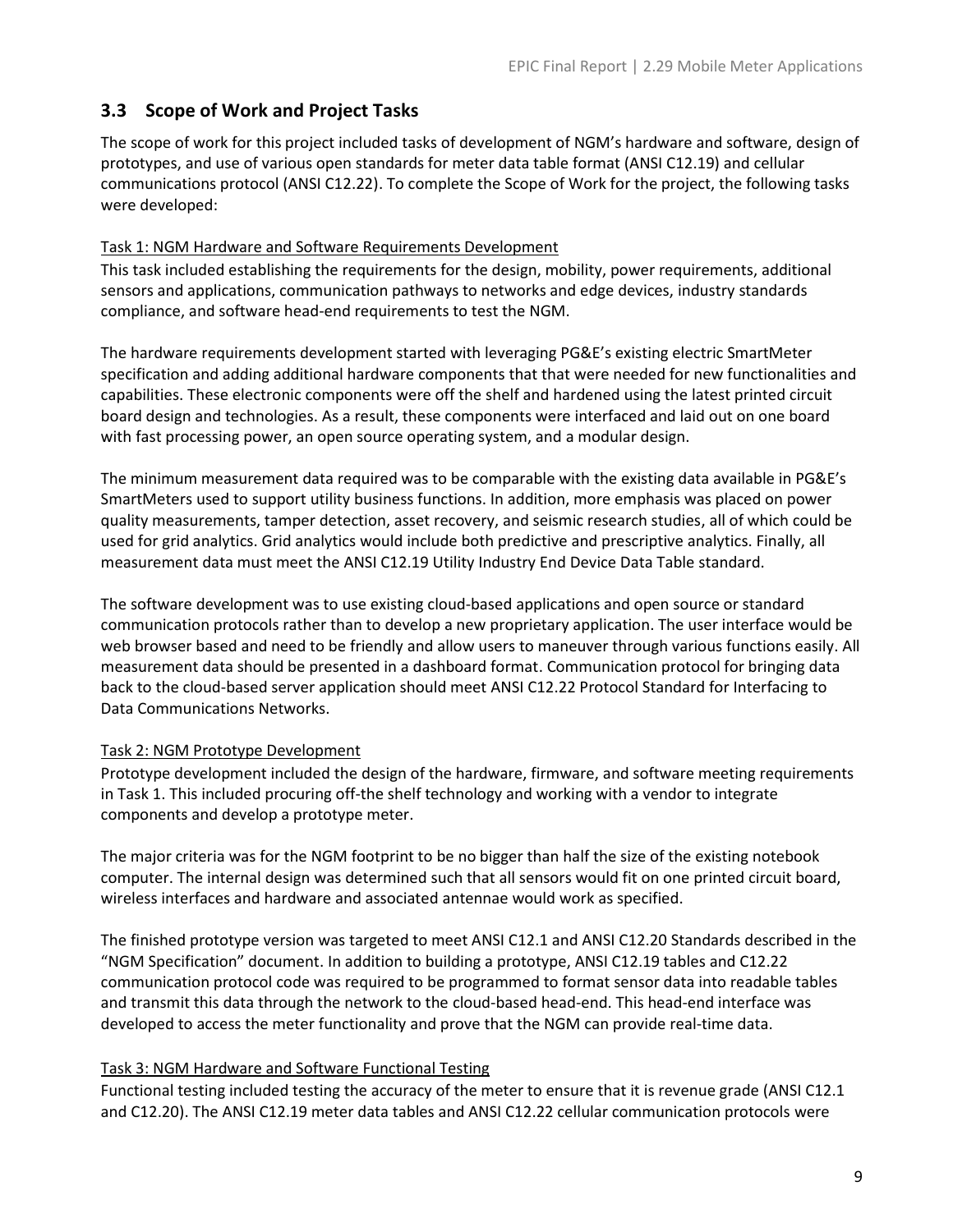used in the functional testing to demonstrate the NGM would communicate data to a head-end system. Three use cases of EV & Chargers, Inverters, and SmartPoles were tested in a lab setting to demonstrate revenue grade accuracy, interoperability, and the ability for the NGM to transmit real-time data using C12.19 and C12.22 standards.

The vendor provided NGM prototypes along with associated software and firmware versions for functional testing.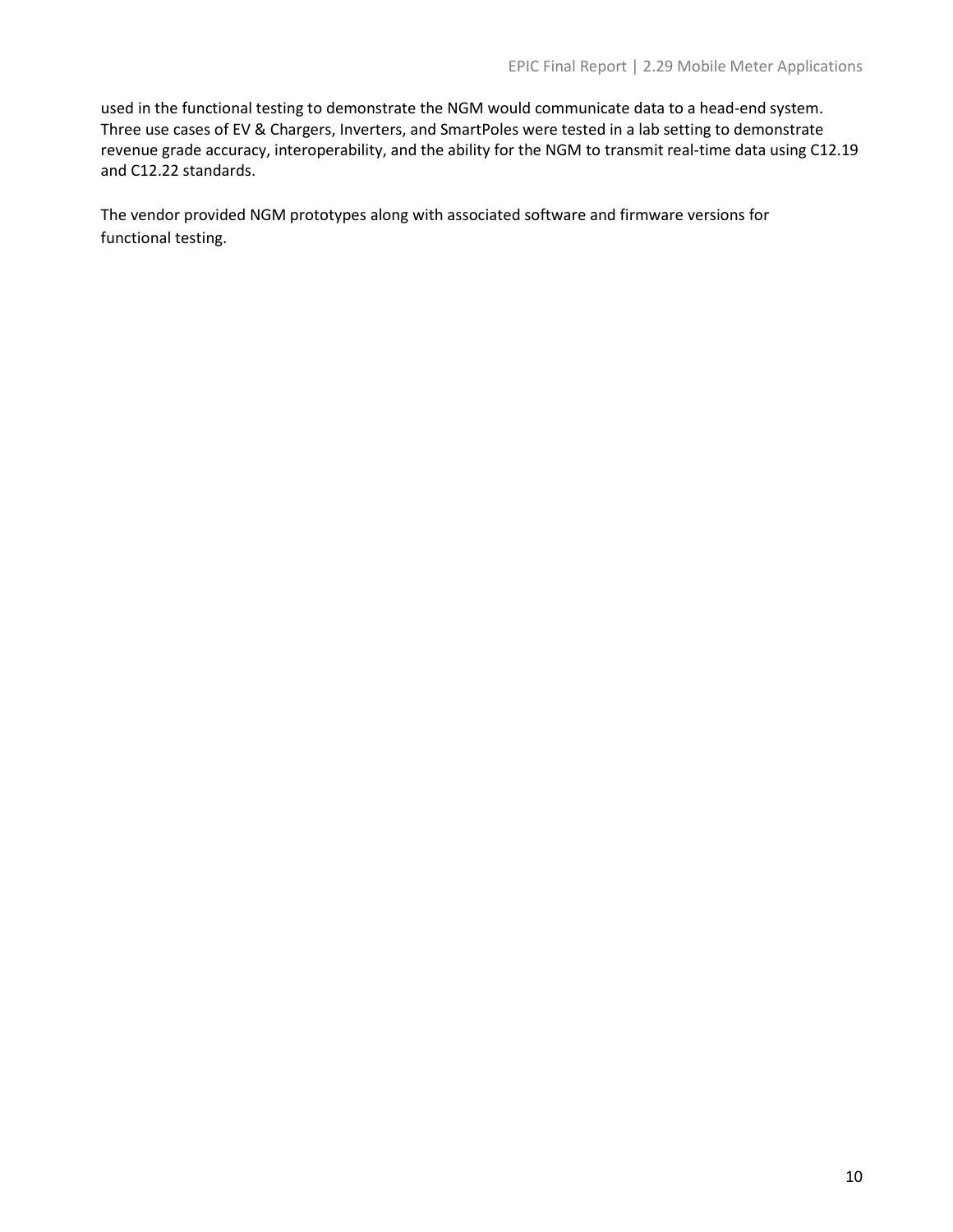## <span id="page-14-0"></span>**4 Project Activities, Results, and Findings**

Below is a description of the NGM hardware and Software requirements development. This section provides details on the capabilities and functionality of the NGM Core.

## <span id="page-14-1"></span>**4.1 NGM Hardware and Software Requirements Development**

## <span id="page-14-2"></span>**4.1.1 Demarcation of the SmartMeter**

A requirement for the meter was to create a demarcation point between the high and low voltage components within the NGM. Low voltage components would be included in the NGM Core, and the high voltage components would be included in the docking station, which is being planned for in the potential EPIC 3 projects. There were several reasons for the requirement to separate the docking station from the NGM. This design would improve safety by reducing exposure to high voltage during installation of meters, improve service reliability by allowing components of the meter to be replaced, and improve cost effectiveness by eliminating redundant components in multi-tenant applications.

## <span id="page-14-3"></span>**4.1.2 Mobility**

The requirement of the NGM was to build a meter with mobility and interchangeability, so that it could measure and communicate power from anywhere network access is available, and be easily repurposed by moving it from one location to another. The meter would be able to operate any time while connected to any devices with energy consumption or generation. This could be achieved by creating an NGM core with a small form factor that would allow the NGM to be inserted into a docking station for easy replacement and removal. By creating a mobile core unit, the NGM can be integrated with several devices such as: Electric vehicles, EV charging stations, residential/commercial meters, battery storage units, and smart inverters.

## <span id="page-14-4"></span>**4.1.3 Modular Structure**

The intent of the design was to build a meter with a modular structure. The modular approach would support multiple product applications such as multiple communication pathways and sensors. A module was built in a hardware structure that could be added to the NGM with a full connectivity and support of power, interfaces, processing, and mechanical provisions. This modular structure would allow for a flexibility to add or remove new tools to the NGM core based on existing and future needs. When paired with the high-power processor and flexible power system of the NGM, the modular structure would make the device more flexible and configurable for future use cases.

## <span id="page-14-5"></span>**4.1.4 NGM Power Supply**

The NGM required power supplies to various modules. The goal was to design a meter with minimum voltage and current input requirements comparable to or better than PG&E's existing meter. The power supply was required to be a stabilized, high efficiency, low ripple product. The auto-ranging flexibility of the power supply within the NGM would allow the meter to be connected from a low level of 120V to high level of 305V power source.

## <span id="page-14-6"></span>**4.1.5 Power Metering**

## **Billing and Grid Data**

The primary purpose of an electrical meter was to accurately measure electric usage so that the utility could bill a customer for the delivered electricity. The EPIC 2.29 achievement reached beyond this primary purpose. NGM metering was able to produce data in the form of both accurate billing data and grid data. The measured parameters for billing data included +/- real power component (Watts) and reactive power component (Vars). The measured parameters for grid data were magnitude and phase angle of voltage and current, voltage and current harmonic distortion, and percent harmonic distortion. The NGM could log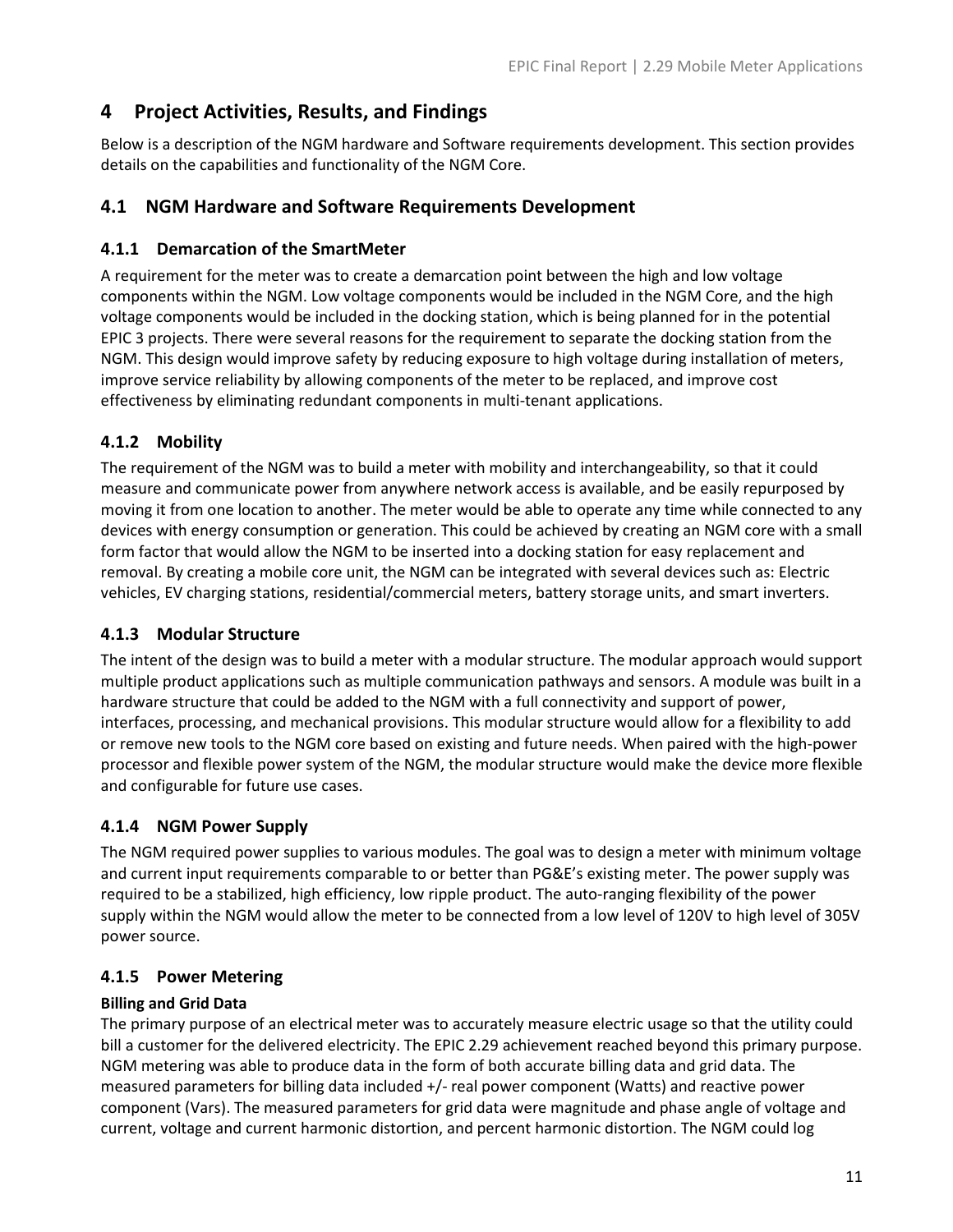several events such as sag/swell, undervoltage, and overvoltage conditions. It generated a phasor diagram of the meter installation and identified a phase using both single and three phase power sources. Requirements included:

- 1-phase AC with a range of voltage from 85V to 305V. Supporting multiple phase-neutral/Phasephase combinations such as Phases A and C to neutral, Phases A, B and C to neutral, Phase A to Phase B, Phase A to Phase B to Phase C, etc.
- 3-phase AC with a range of voltage from 85 to 305V. Supporting multiple phase-neutral/Phase-phase combinations such as Phases A and C to neutral, Phases A, B and C to neutral, Phase A to Phase B, Phase A to Phase B to Phase C, etc.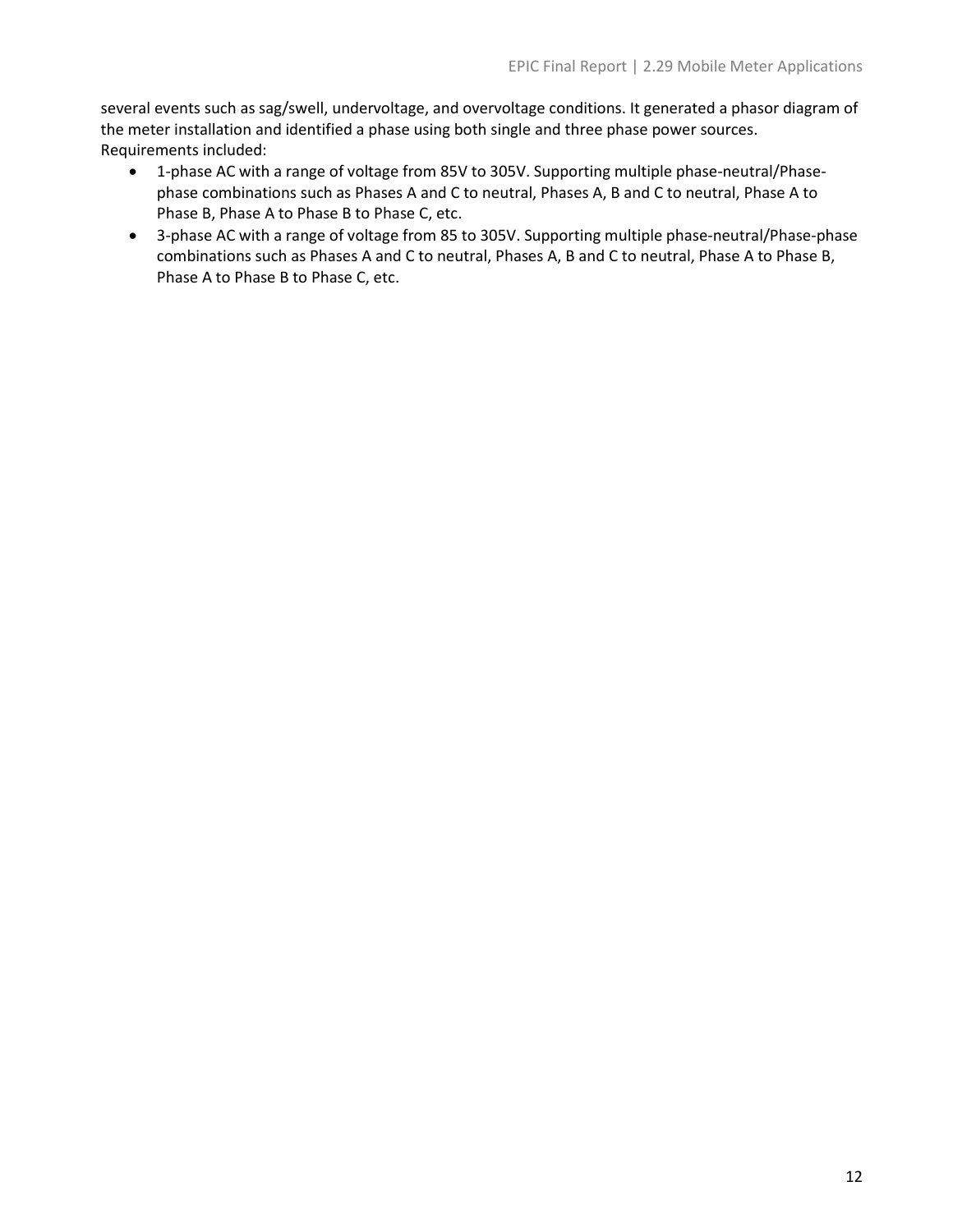### **Standards and Certifications for Power Metering**

Since electricity meters are used to measure a customer's power consumption, NGM development should be subject to utility level meter standards and certification procedures. Table 4-1 shows the relevant ANSI standards that the meters are required to comply with in order to qualify as revenue-grade.

#### **Table 4-1 Utility Level Power Meter Standards for Electric Meters**

<span id="page-16-2"></span>

| <b>ANSI Standard</b> | <b>Description</b>                                                      |  |  |  |  |
|----------------------|-------------------------------------------------------------------------|--|--|--|--|
| <b>ANSI C12.1</b>    | This standard establishes acceptable performance criteria for new       |  |  |  |  |
|                      | types of AC watthour meters, demand meters, demand registers,           |  |  |  |  |
|                      | pulse devices and auxiliary devices. It describes acceptable in-service |  |  |  |  |
|                      | performance levels for meters and devices used in revenue metering.     |  |  |  |  |
| ANSI C12.20          | This describes an ANSI standard for solid state Electricity Meters -    |  |  |  |  |
|                      | accuracy and performance.                                               |  |  |  |  |

### <span id="page-16-0"></span>**4.1.6 Other Sensors**

### **Temperature Sensors**

The design requirements included incorporating a temperature sensor into the NGM core to measure circuit board and Central Processing Unit (CPU) temperatures. This would enable utilities to better assess meter health and meter panel conditions in real-time.

#### **Accelerometer**

The design requirements included an accelerometer to measure seismic activity. By gathering earth movement data from certain points within the PG&E service territory, the NGM can support seismic research and earthquake prediction. An ongoing collaboration between PG&E and the geoscience community was looking at ways to use this new data source, assess earthquake hazards, and predict earthquakes.

### **Global Positioning System**

The design requirements included incorporating a sensor for asset tracking and tamper detection. Basic and affordable GPS technology was integrated into the NGM Core. Such technology would aid field service crews in locating the NGM quickly and accurately.

## <span id="page-16-1"></span>**4.1.7 Memory and Processing Power**

The NGM was required and later designed to include sensors and have a high-speed central processing unit suitable for multiple applications. In addition, 8 Giga-Bytes memory was chosen to hold data for longer periods of time compared to existing meters (i.e., multiple years vs. 60 days).

The performance parameters were specified to support:

- A 32-bit quad-core 800 megahertz (MHz) processor using Advanced RISC Machine (ARM) technology
- Analog-to-digital converter (ADC) channels (6) with multiplexing capabilities, with Δ-Σ built in support, 10 kilobytes per second sampling rate per channel
- Flexible analog input assignment
- Better than 0.1% accuracy over a wide dynamic range of current
- Dedicated core cryptographic and control engine supporting Advanced Encryption Standard 256 (AES-256) and other encryption standards.
- High accuracy real-time clock
- Built-in energy saving and wake-up mechanisms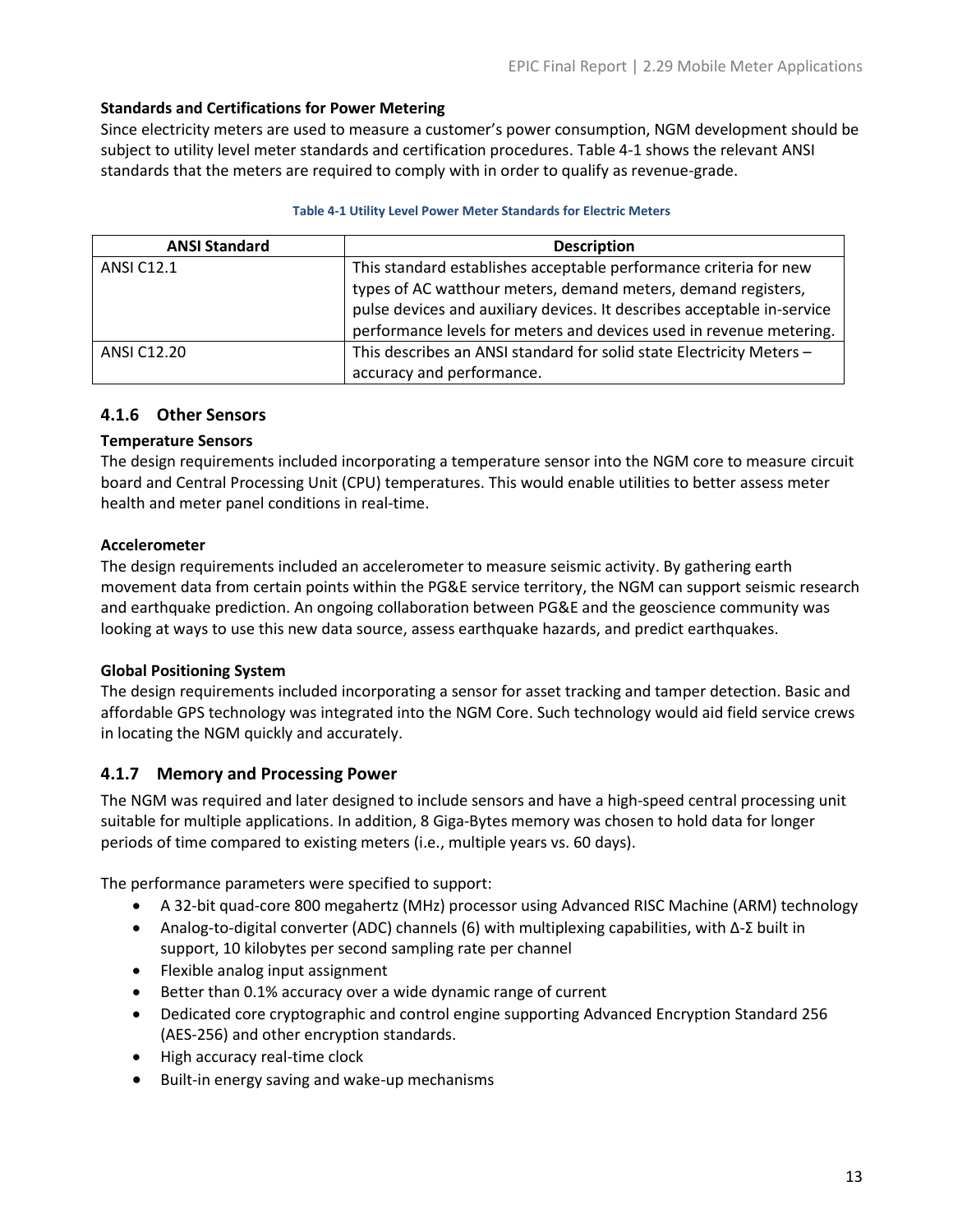## <span id="page-17-0"></span>**4.1.8 Communication Pathways**

The inclusion of multiple communication methods within the NGM provided a flexibility and allowed the NGM to communicate information back to PG&E under various conditions (e.g., outages, wires down). Additionally, with multiple systems, the NGM would connect to and communicate with current and future edge devices using the capability to remotely switch from one communication path to another. The NGM could also act as a node and move from "real-time" to a "scheduled" C12 read job device and vice versa. Such function of switching modes should be a design of the NGM firmware and software.

The different communication requirements were split into two categories: 1) Network Access, and 2) Hardware Interfaces as described below:

## **Network Access (AMI and Cellular)**

PG&E currently utilizes the AMI network to send meter data back to PG&E systems for billing. This network has a limited throughput and a relatively high amount of latency. The AMI system delivers metered data back to PG&E in 4-hour batches and is not a design for real-time analytics. To utilize NGM grid data for grid analytics, a more reliable, faster communication pathway is required such as the cellular technology. Table 4- 2 shows network interfaces and communication pathways

<span id="page-17-1"></span>

| <b>Communication</b>             | <b>Description</b>                                                                                                                                | <b>Pros</b>                                                                                              | Cons                                                                                                                                                                                                                                                                                                                                                                              |
|----------------------------------|---------------------------------------------------------------------------------------------------------------------------------------------------|----------------------------------------------------------------------------------------------------------|-----------------------------------------------------------------------------------------------------------------------------------------------------------------------------------------------------------------------------------------------------------------------------------------------------------------------------------------------------------------------------------|
| <b>AMI Networks</b>              | <b>Currently PG&amp;E owns</b><br>and operates the<br>900 and 450 MHz<br>system for meter-to-<br>cash applications                                | • Fewer devices that<br>use cellular service<br>back-haul (900 MHz<br>collector nodes<br>$^{\sim}$ 1600) | • Vendor proprietary protocol<br>dependency<br>. Not designed for high resolution<br>real-time data                                                                                                                                                                                                                                                                               |
| Cellular (4G)<br><b>Networks</b> | Cellular can be used a<br>communication gateway<br>to deliver real-time data<br>to utility systems and<br>meter-to-cash<br>applications as needed | • Reliable pathway<br>for high resolution<br>real-time<br>communication                                  | · Will require infrastructure<br>development and systems interface<br>to ingest real-time data for utility<br>applications<br>• Cost of cellular services per end<br>device may be cost prohibitive.<br>However, controlled activation of<br>cellar communication functions<br>during critical electric grid<br>conditions can mitigate cost<br>(e.g., less than 1% of the time). |

#### **Table 4-2 Network Interfaces and Communication Pathways**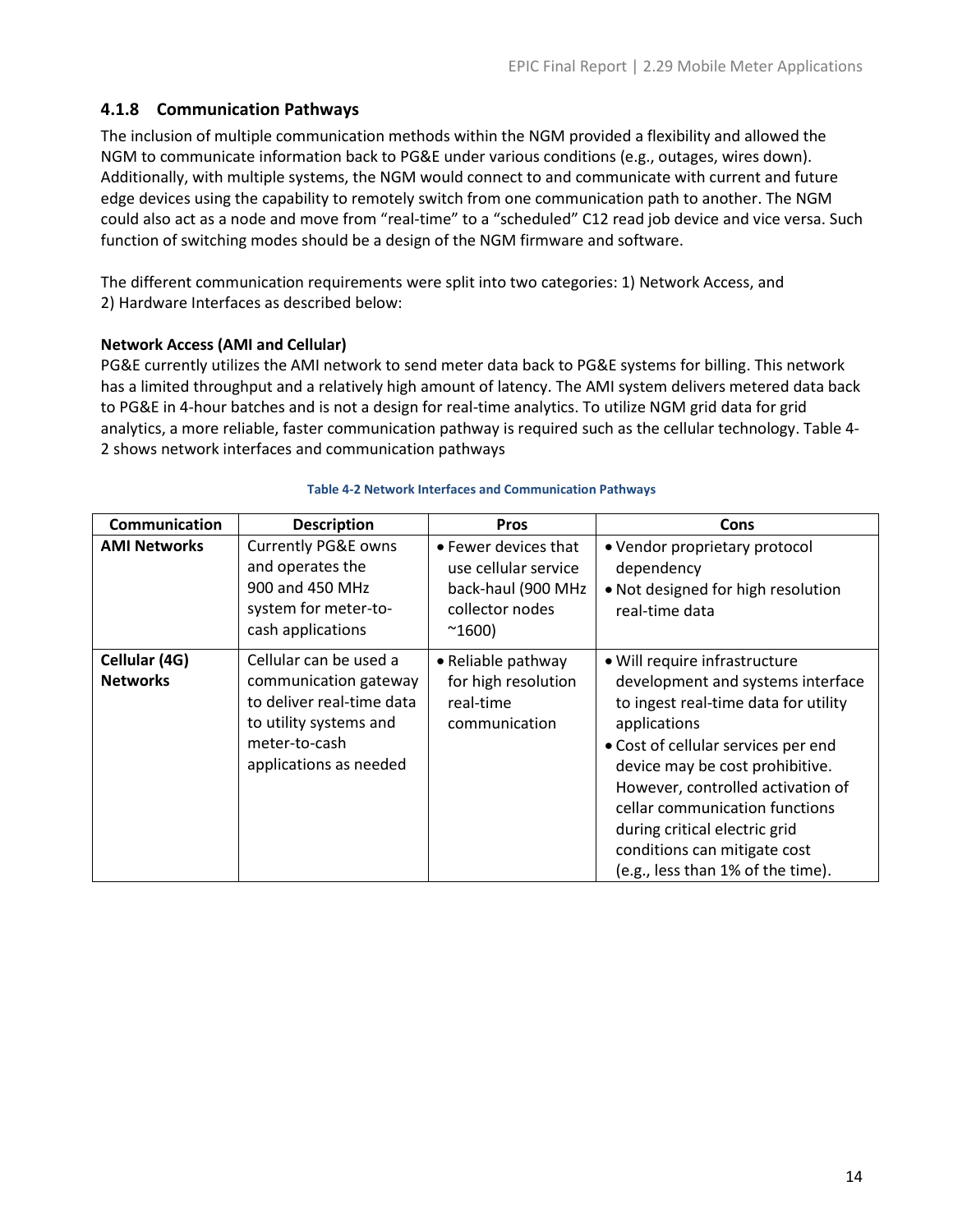### **Hardware Interfaces**

An additional feature of the NGM is its ability to communicate with other hardware devices. This enables the opportunity for different network devices, such as EVs, solar panels, HVAC (heating ventilation, air conditioning) equipment, and appliances, to interact and be managed by the NGM. Below is a list of the different communication paths the NGM will use to connect to devices at the physical level. These communication pathways generally support the IoT (Internet of Things) space.

<span id="page-18-1"></span>

| <b>Communication Pathway</b>                                                                 | <b>Potential Applications</b>                                                                                                                                                                |  |  |  |  |
|----------------------------------------------------------------------------------------------|----------------------------------------------------------------------------------------------------------------------------------------------------------------------------------------------|--|--|--|--|
| Wi-Fi (Institute of<br><b>Electrical and Electronics</b><br><b>Engineers (IEEE) 802.11):</b> | Is a gateway interface of the meter to other systems in use-cases<br>$\bullet$<br>where a Wi-Fi router is available (Distributed Generation installation or<br>residential charging station) |  |  |  |  |
| Zigbee (IEEE 802.15.4)                                                                       | Used to be the communication standard to connect with DERs. This<br>$\bullet$<br>standard is being superseded by IEEE 2030.5 or Wi-Sun Protocol                                              |  |  |  |  |
| <b>Bluetooth</b>                                                                             | Has a short-range application<br>٠<br>Permits phone applications to view meter read<br>$\bullet$<br>Communicates with sensors and possible household devices<br>$\bullet$                    |  |  |  |  |
| <b>GPS</b>                                                                                   | Is a GPS to pinpoint the location of the NGM<br>$\bullet$                                                                                                                                    |  |  |  |  |
| <b>Serial</b>                                                                                | Enables laptops to connect to meter for troubleshooting of meters<br>$\bullet$<br>Has an ability to update firmware locally<br>$\bullet$                                                     |  |  |  |  |
| <b>Ethernet</b>                                                                              | Allows to hardwire to internet if WI-FI is not available. This can be<br>$\bullet$<br>configured as a serial connection.                                                                     |  |  |  |  |
| <b>USB</b> (universal serial bus)                                                            | Enables laptops to connect to meter to download SmartMeter Data<br>$\bullet$                                                                                                                 |  |  |  |  |
| <b>Expandable Secure Digital</b><br>(SD) Memory Card                                         | Provides additional capacity to store meter data<br>$\bullet$<br>Communicates with sensors and possible household devices<br>$\bullet$                                                       |  |  |  |  |

#### **Table 4-3 Hardware Interfaces and Communication Pathways**

### <span id="page-18-0"></span>**4.1.9 Software and Cloud-Based Head-end (HE) Interface Requirements**

In order to access, verify, and test the NGM functionality, it was necessary for the NGM to use cloud-based software with a user interface. The network communication pathway was 4G/LTE since the AMI NIC was not available for this demonstration.

Through the UI, the operator could view the NGMs connected to the network, see associated data, and have the ability to perform various functions shown below:

- Configure NGM functionality (i.e., turn high resolution data on and off, configure interval periods, polling and pushing frequency, program what data is required at a specific location or batch, etc.)
- Communicate through a cellular network
- Access real-time visual displays for monitoring meter assets
- Monitor and control grid-edge devices
- Upgrade software and firmware
- Access data and control features as fast as the LTE network can provide

#### **Standards and Compliance**

A primary focus for the NGM was compliance with open standards. The NGM used a variety of ANSI standards including data table format (ANSI C12.19) and communication protocol format (ANSI C12.22). However, the network communication protocol to transport meter data to a head-end is typically a vendor proprietary solution. Due to the evolving need for real-time grid data and alternative communication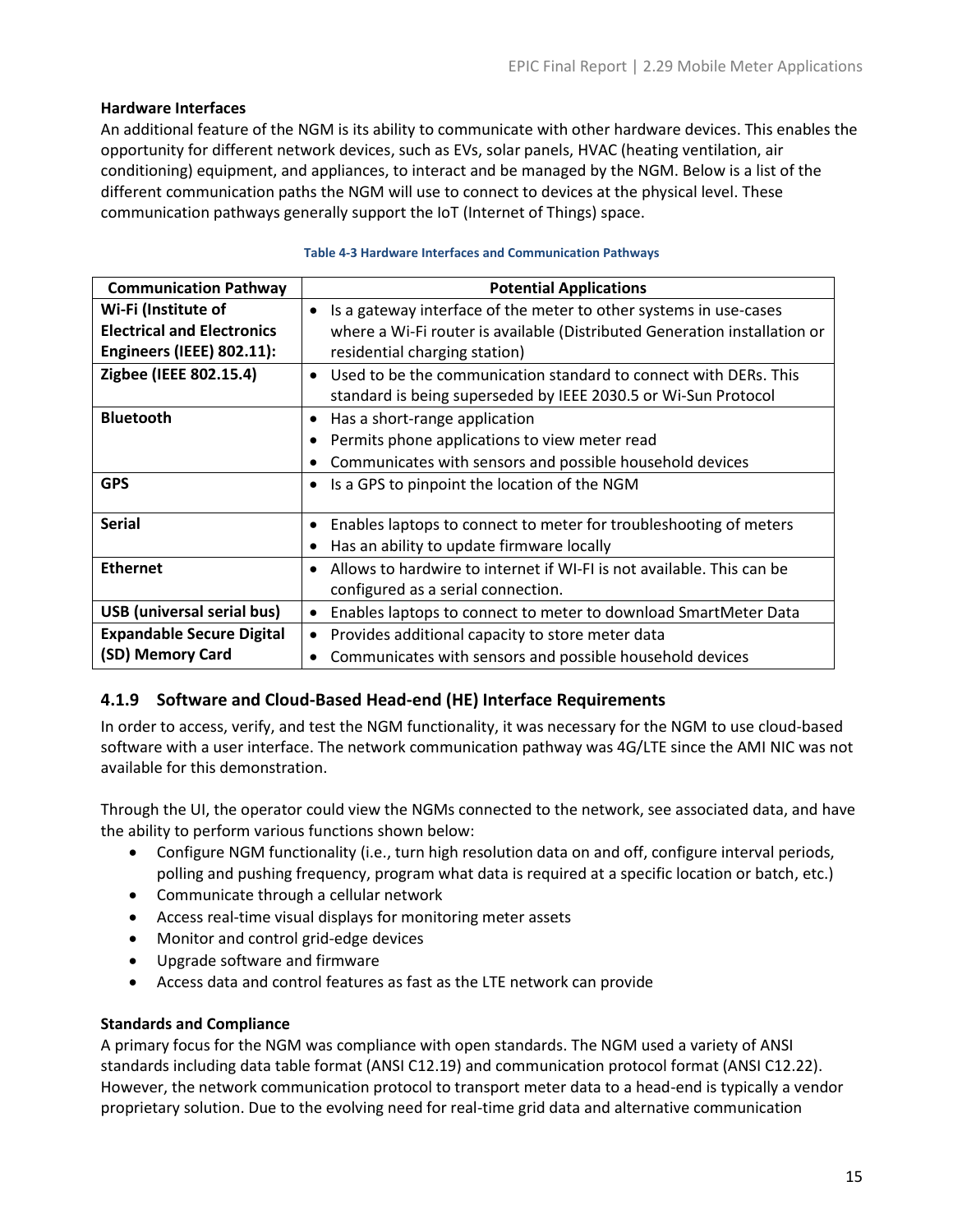pathways, PG&E chose to pursue the use of C12.22 for head-end development. This would enable interoperability and eliminate dependency on a given vendor's proprietary equipment.

## **Challenges and Resolutions**

The largest challenge for the hardware and software requirements development was to have the complete set of requirements upfront without future modifications. The project team had to go through a few updates of requirements, collaborations with and discussions between the vendor design engineers and PG&E engineers. This task took time and ensured that all key stakeholder input was incorporated in the requirements.

## <span id="page-19-0"></span>**4.2 Task 2: Prototype Development and Set-Up**

## <span id="page-19-1"></span>**4.2.1 Prototype Development**

Prototype development included the design of the hardware, firmware, and software meeting requirements in Task 1. This included procuring off-the shelf technology and working with a vendor to integrate components and develop a prototype meter.

Figure 1 is a conceptual drawing comparing an existing SmartMeter vs. the new NGM. High voltage components in the NGM included the power supply, current transformers, disconnect switch and associated surge protection devices. Low voltage components included the main CPU, power meter, 4G LTE, GPS, micro-SD card slot, various interfaces, accelerometer and temperature sensor chipsets, and associated communications antennas. The low voltage components were known as the NGM core and were developed as part of the EPIC 2.29 Project. The high voltage components (docking station) for future and actual use cases will be developed as part of EPIC 3.

<span id="page-19-2"></span>

#### **Figure 1: Existing SmartMeter Design vs. NGM**

After all the requirements were identified and finalized, PG&E worked with a vendor to deliver a prototype of the NGM. Product development included three official iterations of the NGM (alpha, beta, and prototype units). The result was the successful development of NGM prototype meters and successful test results for accuracy against ANSI C12.1 and ANSI C12.20 Standards.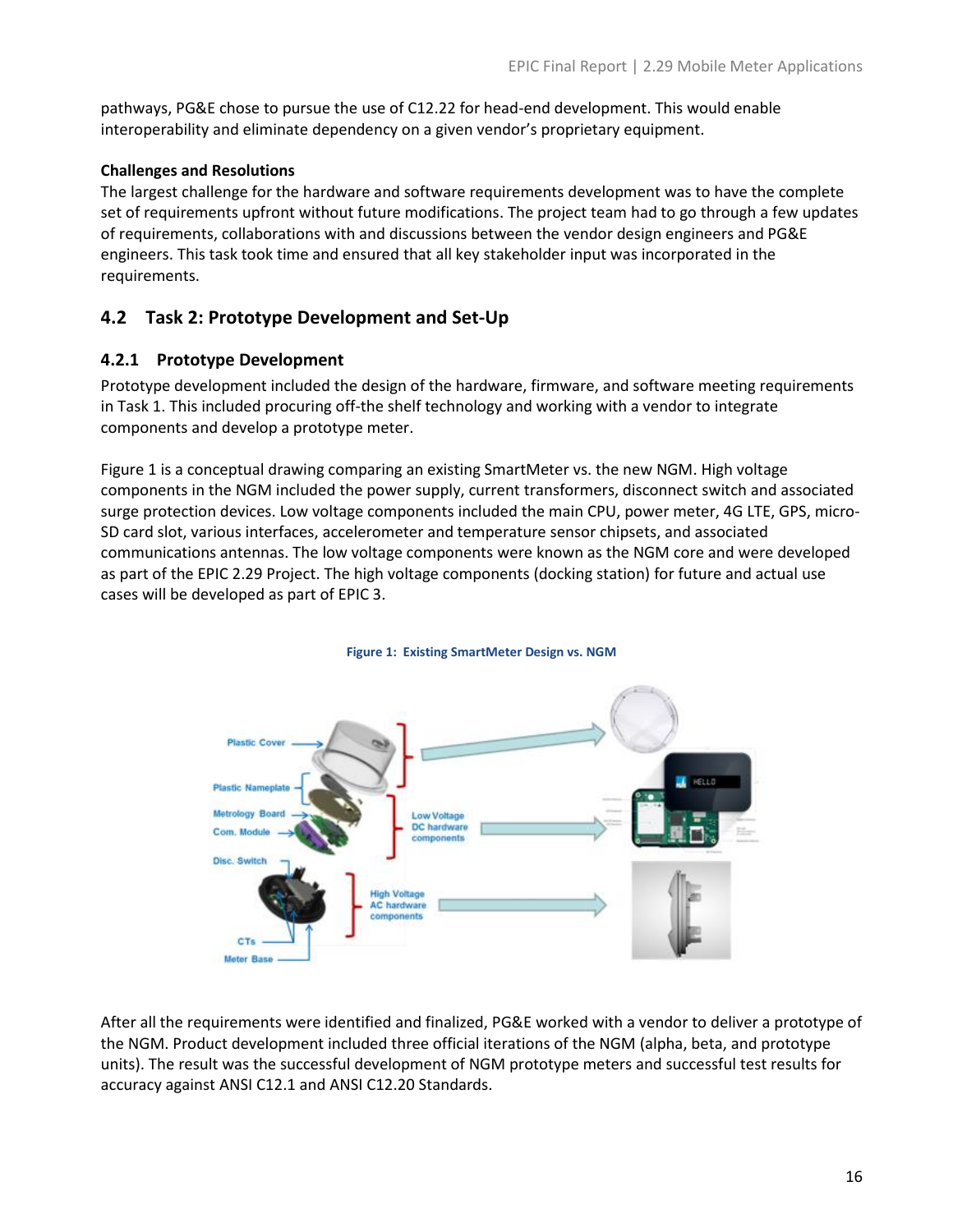<span id="page-20-1"></span>Figure 2 shows the NGM core circuit board and related components. This figure shows the highly-integrated design and small size of the circuit board (approximately the size of a credit card).



#### **Figure 2: NGM Core the Size of a Credit Card**

<span id="page-20-2"></span>Figure 3 highlights the different components and modules integrated into the circuit board. Determining the best location for these components was a challenging aspect of the project, and thus EPIC 2.29 generated substantial learnings for future development of NGM prototypes.



#### **Figure 3: NGM Meter Components**

#### <span id="page-20-0"></span>**4.2.2 NGM-C12 (C12.19/C12.22)**

The NGM project made use of open standards to ensure interoperability. The NGM used the C12.19 data table format, which is the industry standard for meter data. The NGM also used the C12.22 communication protocol, which is standard for delivering data through a cellular network. Both protocols were used to transport data tables from the NGM to the cloud-based head-end server application. This head-end application was necessary to demonstrate that the NGM can provide useful information using open protocol.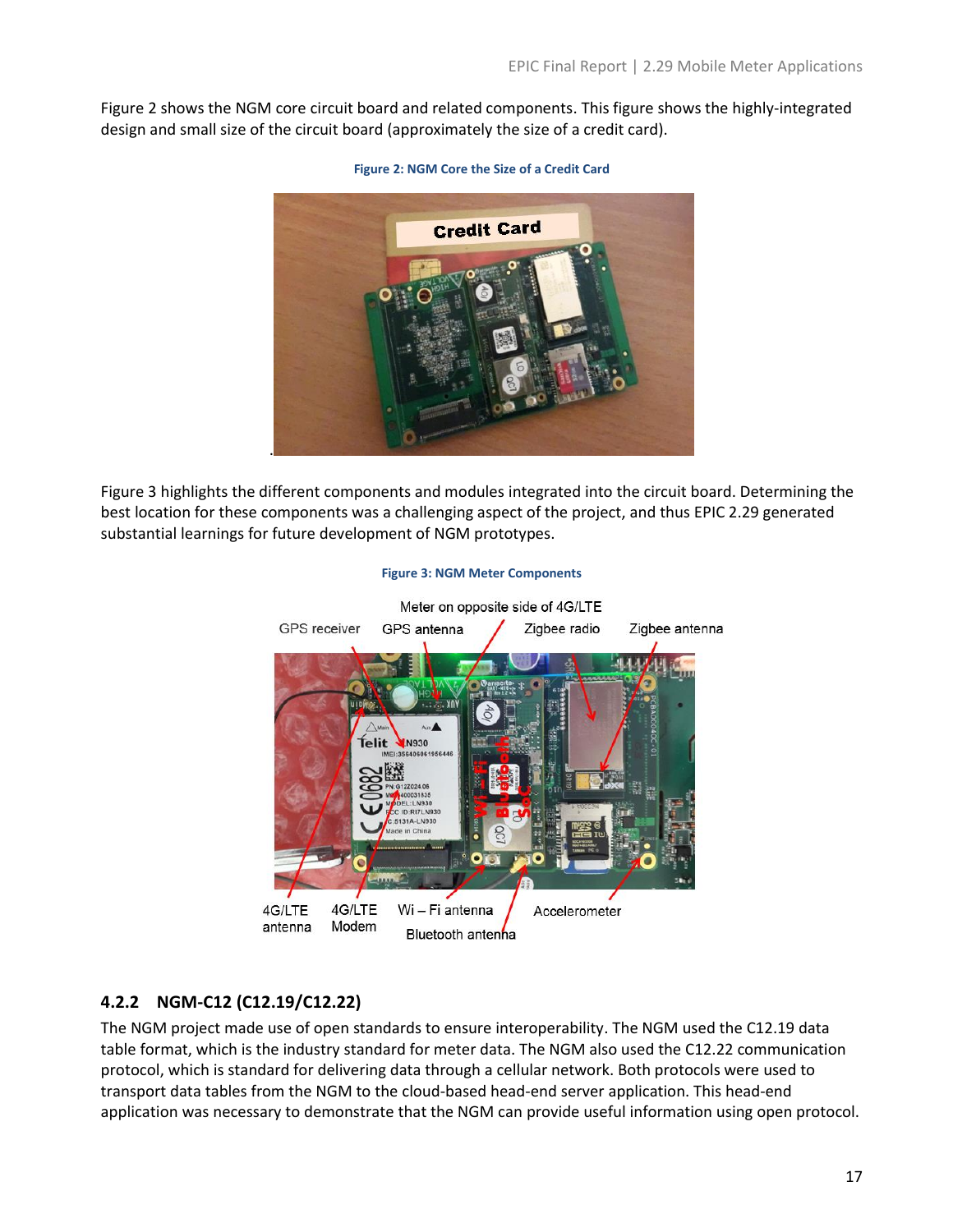Additional work in enhancement and interface of the head-end application with other PG&E systems is still needed in the future EPIC projects.

NGM-C12 would measure, calculate and process usage data, and then store it in a set of ANSI C12.19 formatted Tables into the NGM memory. Data stored in this format would then be encrypted, retrieved, packetized and communicated using ANSI C12.22. In addition, the NGM cloud-based server application provided a range of advanced capabilities (including periodic data transfer and high-resolution transmission), supported remote display, configuration and control, and was able to use a standards-based user interface to present NGM-C12 parameters.

The following tables were developed as part of this project:

- Meter information (i.e. configuration, nameplate, status, etc.)
- Billing meter data
- Power measurement data
- Time of use data

## <span id="page-21-0"></span>**4.2.3 NGM Cloud Based Server Application**

A vendor cloud-based solution and head-end application was necessary to operate the NGM, verify the functionality, and test its ability to transmit data. The inclusion of a cloud-based head end application was found to be more efficient and cost effective than developing a new application from scratch. The server application was used to test:

- Bi-directional communication
- Simple file storage, accessible as a web service
- Additional processing procedures

The server application was successfully tested and proven effective in transferring the data from the NGM to a cloud server. The transfer time interval could be set from 1 second to 24 hours. This cellular connection was also used for NGM software and firmware upgrades, configuration changes, and for resetting various sensor registers and polling high resolution data. However additional development of the NGM cloud base server application would be needed to fully leverage the cellular communication functionality at scale.

### **Challenges and Resolutions**

The largest challenge for the hardware development was RF interference due to the various wireless functionalities. The project team had to go through multiple iterations of antennae placement within the NGM enclosure before all communication interfaces worked as expected.

Another challenge was firmware development of the NGM to meet national standards. This task required both specialized skills in firmware code writing and knowledge of the national standards and relevant standards.

Also, there is a challenge in connecting the NGM core meter to and transmitting the meter data over the existing AMI system. The AMI system is a proprietary technology and requires discussion and collaboration the AMI vendor to integrate NGM core into the AMI technology. PG&E knows such task would take time and resources, and plans to work toward such integration.

Since this NGM core serves as the foundation for potential future EPIC 3 Project use cases as approved in PG&E's EPIC 3 application, additional work to address these challenges is being evaluated as part of these potential EPIC 3 projects.Task 3: Functional Testing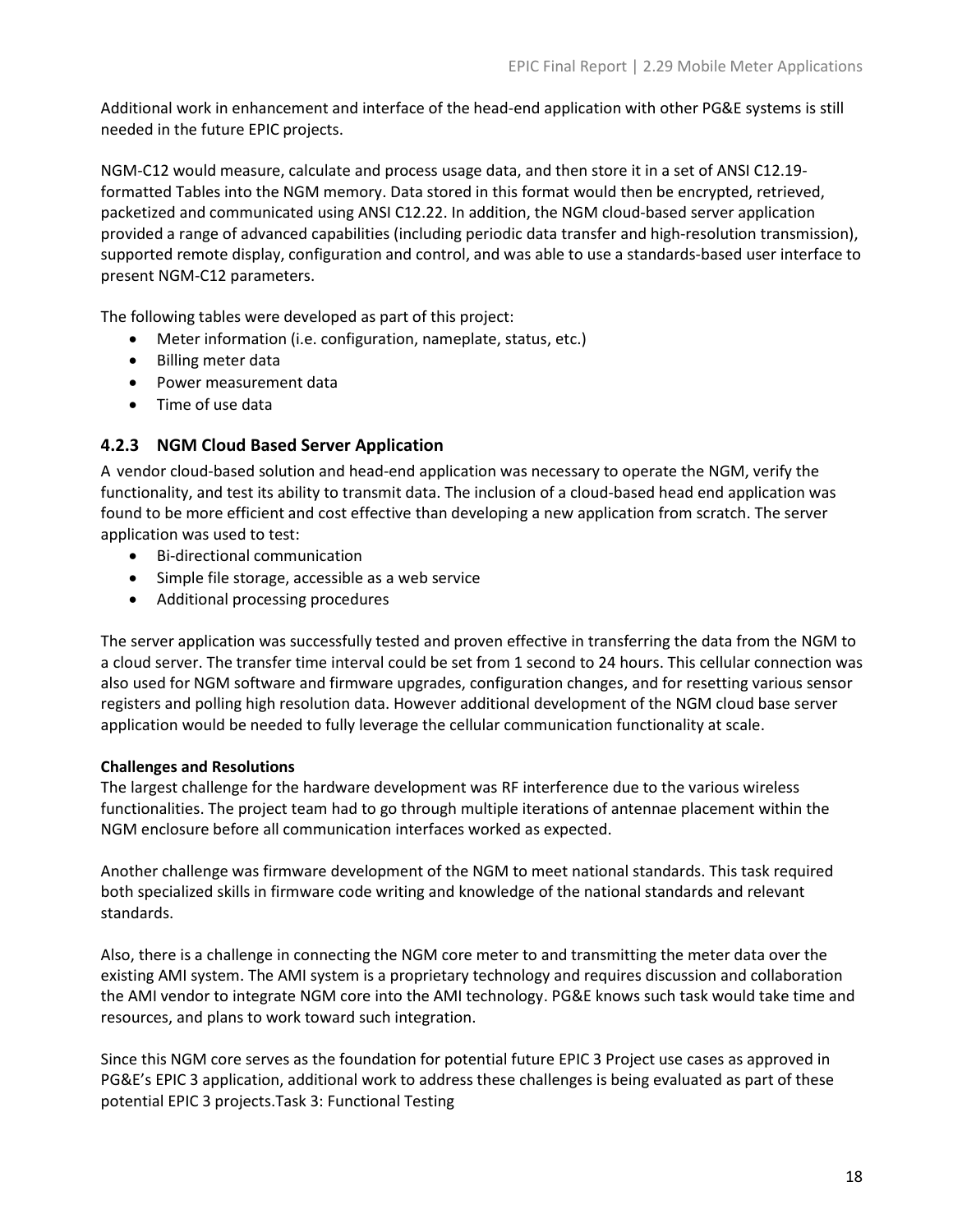## <span id="page-22-0"></span>**4.2.4 Revenue Grade Meter Testing**

### <span id="page-22-1"></span>**ANSI C1 and C20 Testing**

ANSI C12.1 and C12.20 are national standards for in-service accuracy of revenue-grade electricity meters. The ANSI standards require meters to maintain an accuracy of 0.2% with voltage ratings between 96-144V (+/- 20% range for a nominal voltage level of 120Vac).

The NGM was tested to be compliant with the ANSI accuracy standard and proven to be revenue-grade. This would enable PG&E to provide the latest, most advanced meter technology to its customers. It would also provide utility companies and customers with application features far beyond the current SmartMeter technologies. Testing results for voltage and accuracy performance is described below.

#### **Accuracy Performance**

The results of the accuracy test demonstrated that the meter provided acceptable accuracy (within 0.2%) for nominal voltages (120V). The success criteria of energy measurement was an accuracy standard of 0.2% average, which the NGM was tested and proven to be accurate within. Accuracy is a very critical component for utilities to ensure to meter and bill the customer's energy usage correctly.

Most of PG&E's current SmartMeters adhere to the ANSI standard 0.2% accuracy. Therefore, a metering chipset with 0.2% accuracy was selected for the NGM. To ensure that the NGM was accurate to a revenuegrade standard, accuracy tests were performed on the NGM at various loads. A sample of the test results is shown in the Table 4-4.

<span id="page-22-2"></span>

| <b>ACCURACY TESTING at Various Load</b> |                |         |     |          |                   |         |
|-----------------------------------------|----------------|---------|-----|----------|-------------------|---------|
| <b>Device Name</b>                      | <b>Voltage</b> | Current | РF  | AWS (Wh) | <b>RD-20 (Wh)</b> | % Error |
| HV41 CORE23                             | 120V           | 0.5A    | 1.0 | 30       | 30.0255           | 0.085   |
| HV41 CORE23                             | 120V           | 5.0A    | 1.0 | 60       | 60.1705           | 0.283   |
| HV41_CORE23                             | 120V           | 10.0A   | 1.0 | 90       | 90.0333           | 0.036   |
| HV41 CORE23                             | 120V           | 20.0A   | 1.0 | 150      | 150.2901          | 0.193   |

#### **Table 4-4: NGM Accuracy Tests**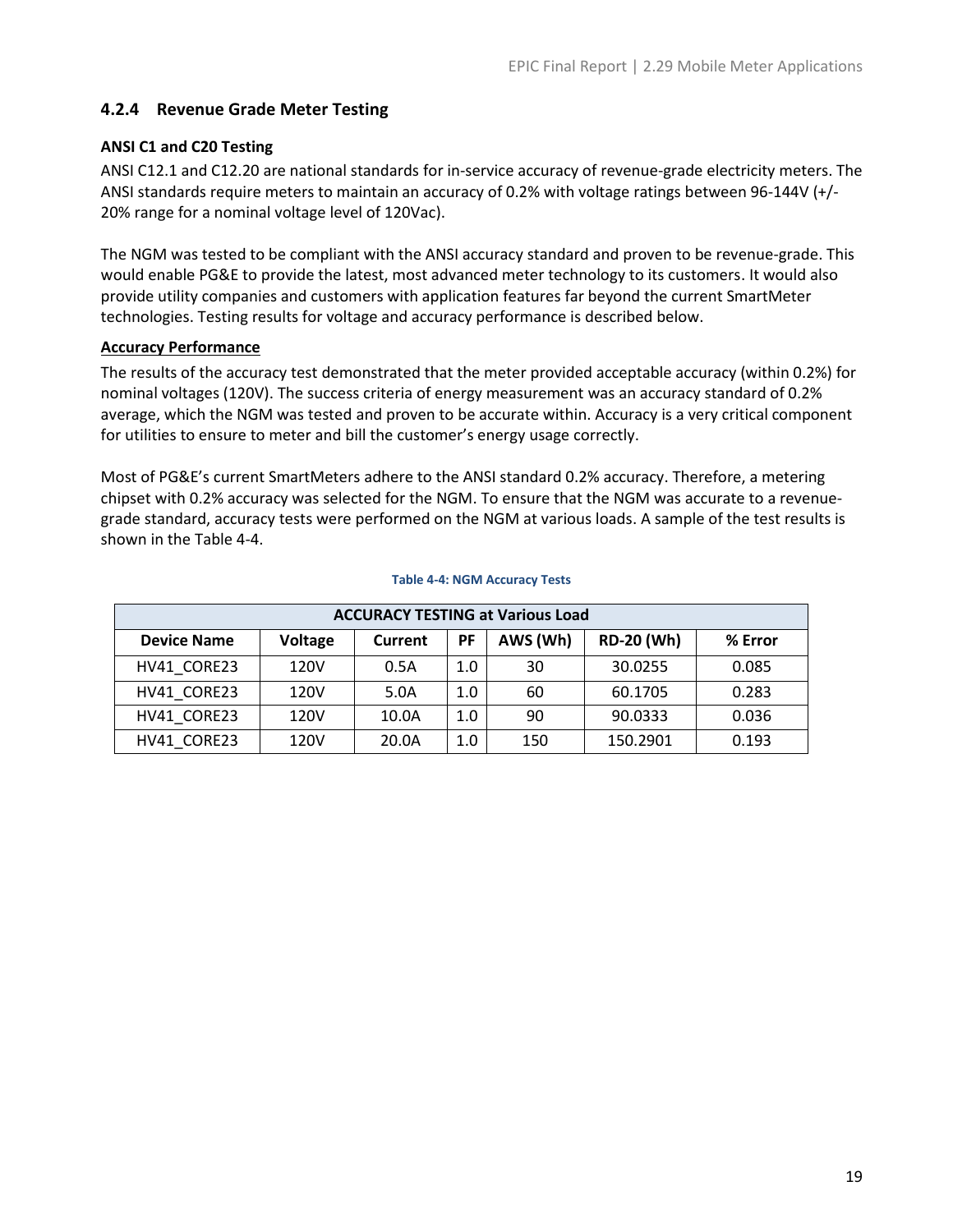### **Voltage Performance**

The results of the voltage test demonstrated that the NGM provided acceptable accuracy for voltages below the threshold of what existing meters could tolerate (below the minimum 96V). NGM prototypes were tested at different voltages to determine the starting operating voltage which would be used to test the accuracy of the energy measurement. More importantly, the NGM was tested to find the lowest level of operating voltage that the NGM could still measure energy usage accurately and communicate with the head-end. This was determined to be 22V—significantly lower than standard meters that shut down the meter operations below 96V. This would help PG&E identify possible wire-down scenarios and take actions to ensure public safety.

<span id="page-23-2"></span>

| <b>MINIMUM VOLTAGE ACCURACY TESTING</b> |                |         |     |          |                   |           |
|-----------------------------------------|----------------|---------|-----|----------|-------------------|-----------|
| <b>Device Name</b>                      | <b>Voltage</b> | Current | PF  | AWS (Wh) | <b>RD-20 (Wh)</b> | % Error   |
| HV41 COR236                             | 21.95V         | 5A      | 1.0 | 60.00    | 60.0474           | $-0.08\%$ |
| HV41 CORE36                             | 21.95V         | 10.0A   | 1.0 | 15.00    | 15.07             | $-0.46%$  |
| HV41 CORE36                             | 21.95V         | 10.0A   | 1.0 | 105.00   | 105.0897          | $-0.08%$  |

#### **Table 4-5: Minimum Voltage Performance**

## <span id="page-23-0"></span>**4.2.5 Lab Testing for Use-Cases (EV Chargers, Smart Inverters, and Smart Poles)**

The functional testing involved three use cases covering EV metering, smart inverters, and smart poles. The use cases were identified and selected by PG&E's project team to evaluate the NGM for interoperability, and the ability to collect and transmit real-time data. Overall, regardless of the application, these use cases demonstrated that the NGM be a revenue-grade meter and able to provide data such as voltage, current, and kilowatt-hour (kWh) in seconds. For additional details on the value of these use cases and lab setup, refer to Appendix C.

## <span id="page-23-1"></span>**4.2.6 Accelerometer Testing**

The addition of an accelerometer to the NGM created the opportunity to support seismic research and the development of an earthquake warning system. When deployed in production meters, this seismic sensing had the potential to greatly increase knowledge of earthquake behavior and hazard. Ongoing collaboration between PG&E and the geo-sciences community was looking at ways to use this new potential data source for refinement of a Northern California earthquake hazard warning system.

Two micro-electro-mechanical systems accelerometers were included in the NGM prototype hardware, one on the sensor board, and the other on the core board. Testing included amplitude accuracy, timing accuracy, noise level, and simulated earthquake measurement. Results are shown in Figure 4.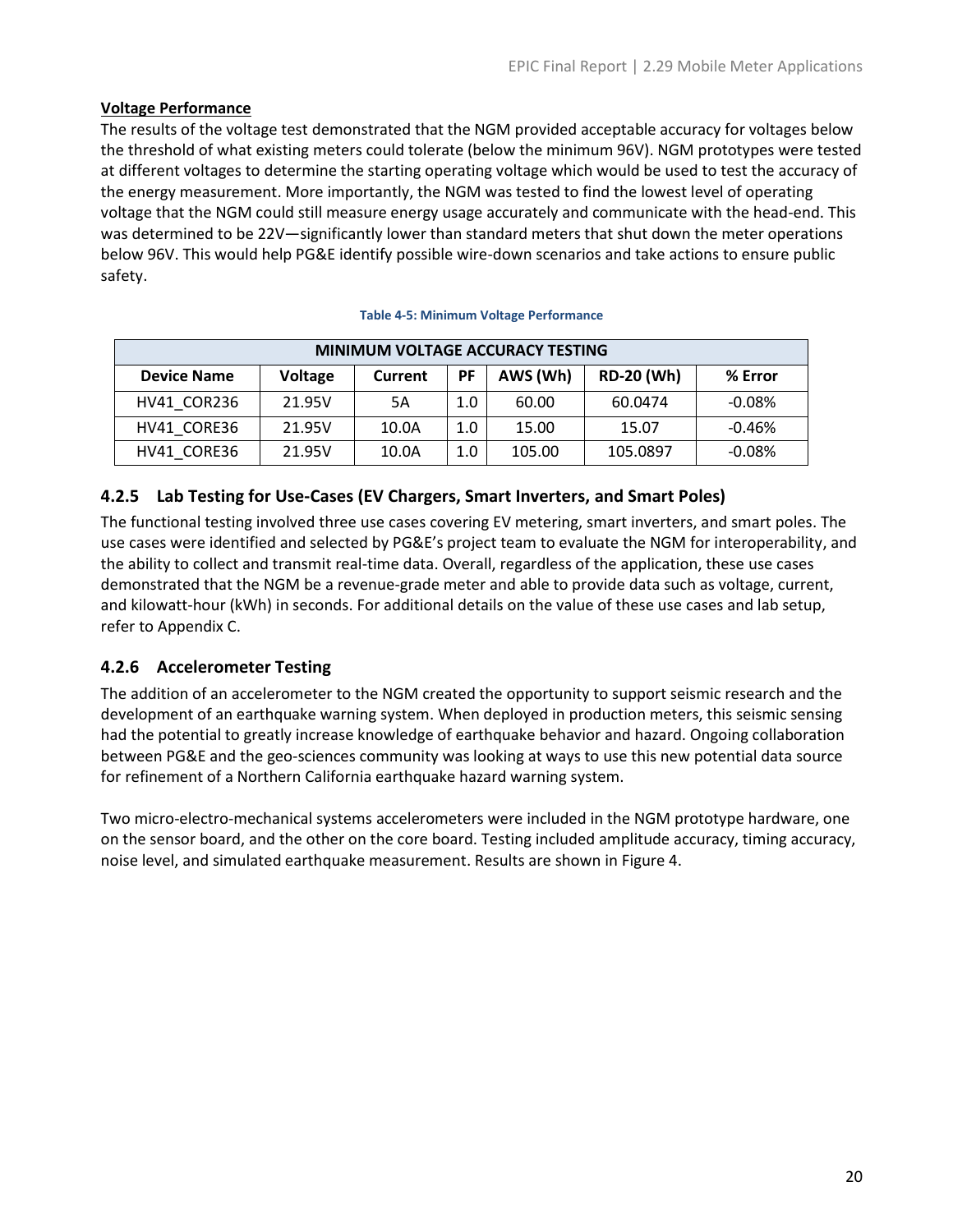



The results demonstrated that seismic sensing capability in the NGM prototype met the initial expectation of accuracy and performance. In addition, the meter was capable of providing high resolution seismic data in milliseconds (0.48 ms). However, there were challenges with the firmware as the real-time high-speed data created heavy demands on the cloud-based head-end system. Although not in-scope of this project, additional firmware development and evaluation of communication protocols would later be required to determine how to develop a head-end that would manage an enormous amount of grid data in real-time.

#### **Challenges and Resolutions**

One of biggest challenges for the NGM functional testing was knowledge and skills in earthquake science. To overcome this, the project team needed to collaborate with a geoscience consultant who is subject matter expert in accelerometer devices and earthquake science. The challenge was overcome by successfully completing the test plan, performing shake tests, and collecting the simulated-earthquake data in the NGM.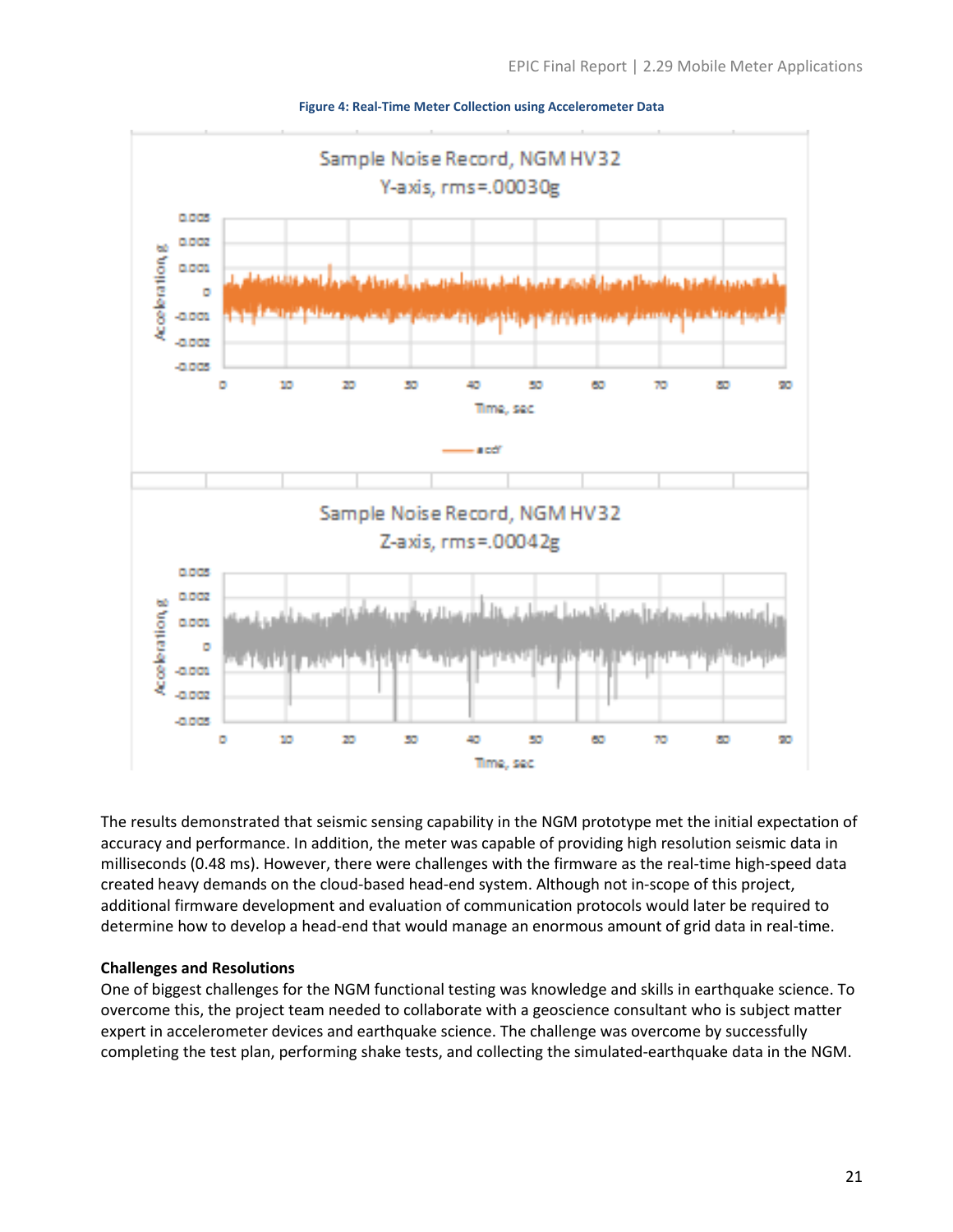## <span id="page-25-0"></span>**5 Value proposition**

The purpose of EPIC funding is to support investments in TD&D projects that benefit the electricity customers of PG&E, SCE, and SDG&E. EPIC 2.29, Mobile Meter Application successfully developed and executed the design requirements, functionality, and testing of a NGM core to meet ANSI revenue grade standards and communication protocols.

## <span id="page-25-1"></span>**5.1 Primary Principles**

The primary principles of EPIC are to invest in technologies and approaches that provide benefits to electric ratepayers by promoting greater reliability, lower costs, and increased safety. This EPIC project contributes to these primary principles in the following ways:

- **Greater reliability:** The ability to obtain high-resolution grid analytics data from the NGM will enable future grid analytics for predictive and preventative maintenance and faster response to support safety and grid reliability.
- **Increased safety:** The design of NGM separates high and low voltage metering components of a SmartMeter. This separation reduces the exposure of field technicians to high voltages during maintenance and repair of meters.
- **Lower costs:** The design of NGM separates high and low voltage components which can reduce both maintenance and operating costs. This includes the capability to replace only failed components.

## <span id="page-25-2"></span>**5.2 Secondary Principles**

EPIC also has a set of complementary secondary principles. This EPIC project contributes to the following three secondary principles: societal benefits, greenhouse gas (GHG) emissions reduction, the loading order, low-emission vehicles/transmission, economic development; and efficient use of ratepayer funds.

- **Societal benefits:** The NGM is equipped with an accelerometer to support research and prediction of earthquakes.
- **GHG emissions reduction:** By providing the ability to communicate and control DERs, these resources will be used more efficiently, thereby reducing GHG emissions.
- **Low-emission vehicles/transmission:** The NGM will have the capability to consolidate metering of EV's energy usage/charges at public locations/stations, or at home. This will enhance EV ownership and encourage the use of low-emission vehicles.

## <span id="page-25-3"></span>**5.3 Accomplishments and Recommendations**

## <span id="page-25-4"></span>**5.4 Key Accomplishments**

The following summarize some of the key demonstration and accomplishments of the project over its duration:

- Successfully developed and executed design requirements, functionality, and testing of the NGM to meet national standards
- Designed a revenue grade power meter that fully meets both ANSI C12.19 and C12.22 standards and communicate over the 4G LTE network
- Incorporated all specified electronic components of NGM onto a credit-card-sized circuit board
- Demonstrated NGM capability of communicating high resolution real-time data (voltage, current, phase ID, kWh) using open communication protocols.
- Designed and built an NGM with multiple interfaces, communication protocols, and various other functions currently not available from the existing SmartMeters.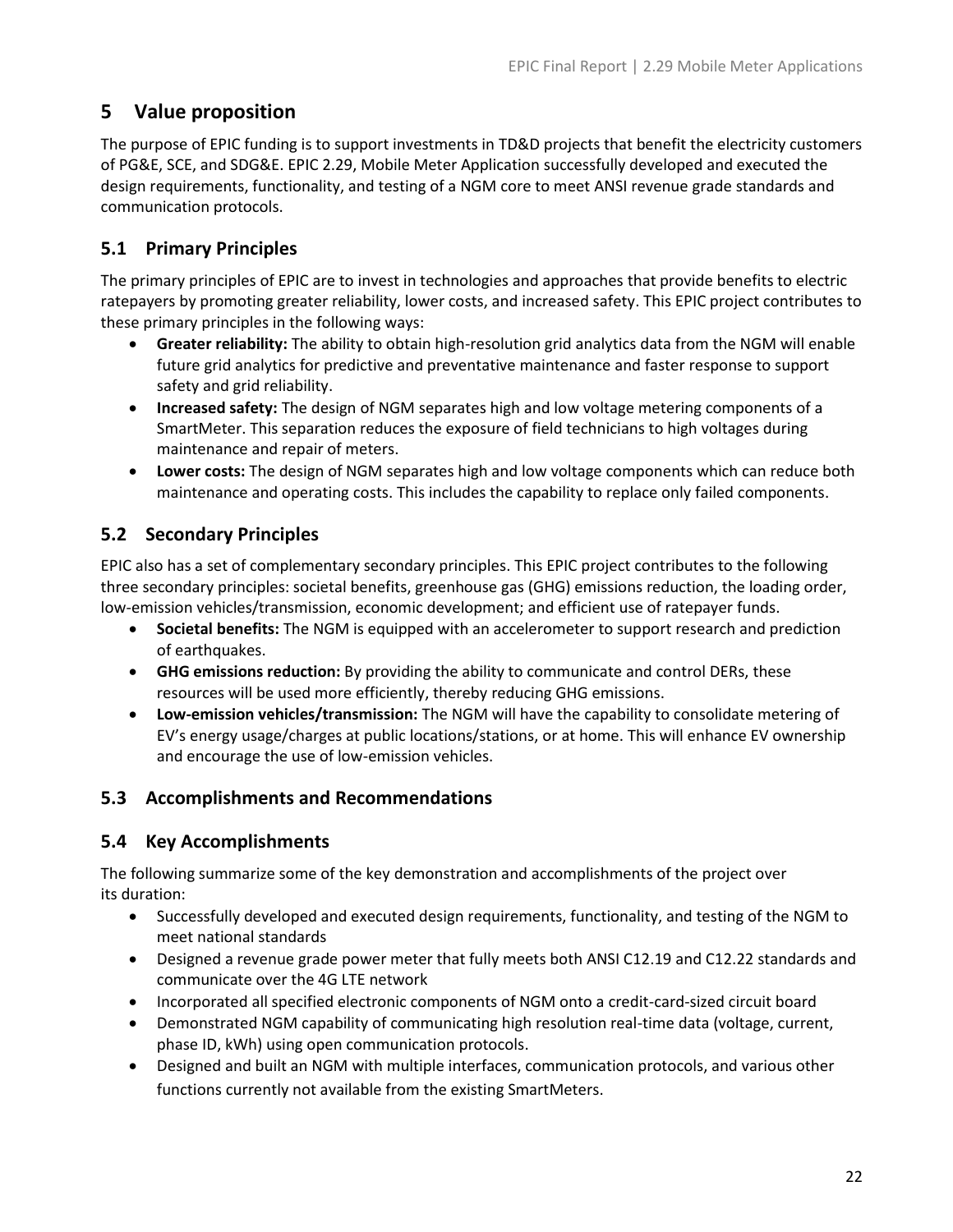- Demonstrated multiple wireless protocols of 4G, Wi-Fi, and Bluetooth, along with data polled from multiple sensors such as GPS and accelerometer.
- Developed and demonstrated a demonstration-grade head-end application to operate and function with a new NGM.
- Demonstrated that the interface of the new headend to existing PG&E applications such as field application tool, meter data management application and billing application be feasible. However, additional work in enhancement and interface of the head-end application with other PG&E systems is needed in the future EPIC projects.
- Design separating high and low voltage components would lead to replacement of a failed solid-state components, instead of wasting the entire meter, which will help reduce costs.

## <span id="page-26-0"></span>**5.5 Key Recommendations**

Meter Development and Deployment: Development of the NGM demonstrated that it was possible to reduce installation and replacement costs of meters. A critical path to deployment for the NGM is to obtain the AMI NIC so that the meter can easily integrate into PG&Es current billing system. The absence of this card requires creation of a new infrastructure of systems and application interfaces to support new communications pathways and thus increases costs. If the NIC can be integrated, the next steps will be to build a docking station for single and multi-tenant applications to complete the SmartMeter.

Grid Analytics Data Applications: The AMI network is not designed for real-time data. To leverage the NGM for grid-analytics, a cellular communication pathway is needed. Typical solutions for head-end systems are based on proprietary vendor equipment. The recommendation is that the industry support open communication protocols and promote interoperability to facilitates new product interfaces and enable product offerings from different vendors.

## <span id="page-26-1"></span>**5.6 Technology Transfer Plan**

## <span id="page-26-2"></span>**5.6.1 IOU's Technology Transfer Plans**

A primary benefit of the EPIC program is the technology and knowledge sharing that occurs both internally within PG&E, and across the other IOUs, the CEC and the industry. To facilitate this knowledge sharing, PG&E will share the results of this project in industry workshops and through public reports published on the PG&E website. Specifically, below is information sharing forums where the results and lessons learned from this EPIC project will be presented:

## **Information Sharing Forums Planned**

- DistribuTECH in 2020-2022
- Edison Electric Institute Conference in 2020-2022
- Utility Benchmarking Meetings in 2020-2022

### **Path to Production**

The NGM developed and demonstrated in the lab through EPIC 2.29 is fully operational as designed and specified, however this does not mean this solution can now simply be plugged into our standard metering infrastructure to begin being used as a replacement for our SmartMeters. Additional development and demonstration is needed to adapt the NGM core to residential and/or commercial metering use. PG&E has filed EPIC 3 projects to conduct the technology development and demonstration needed including grid monitor meter functions and multipurpose meter functions.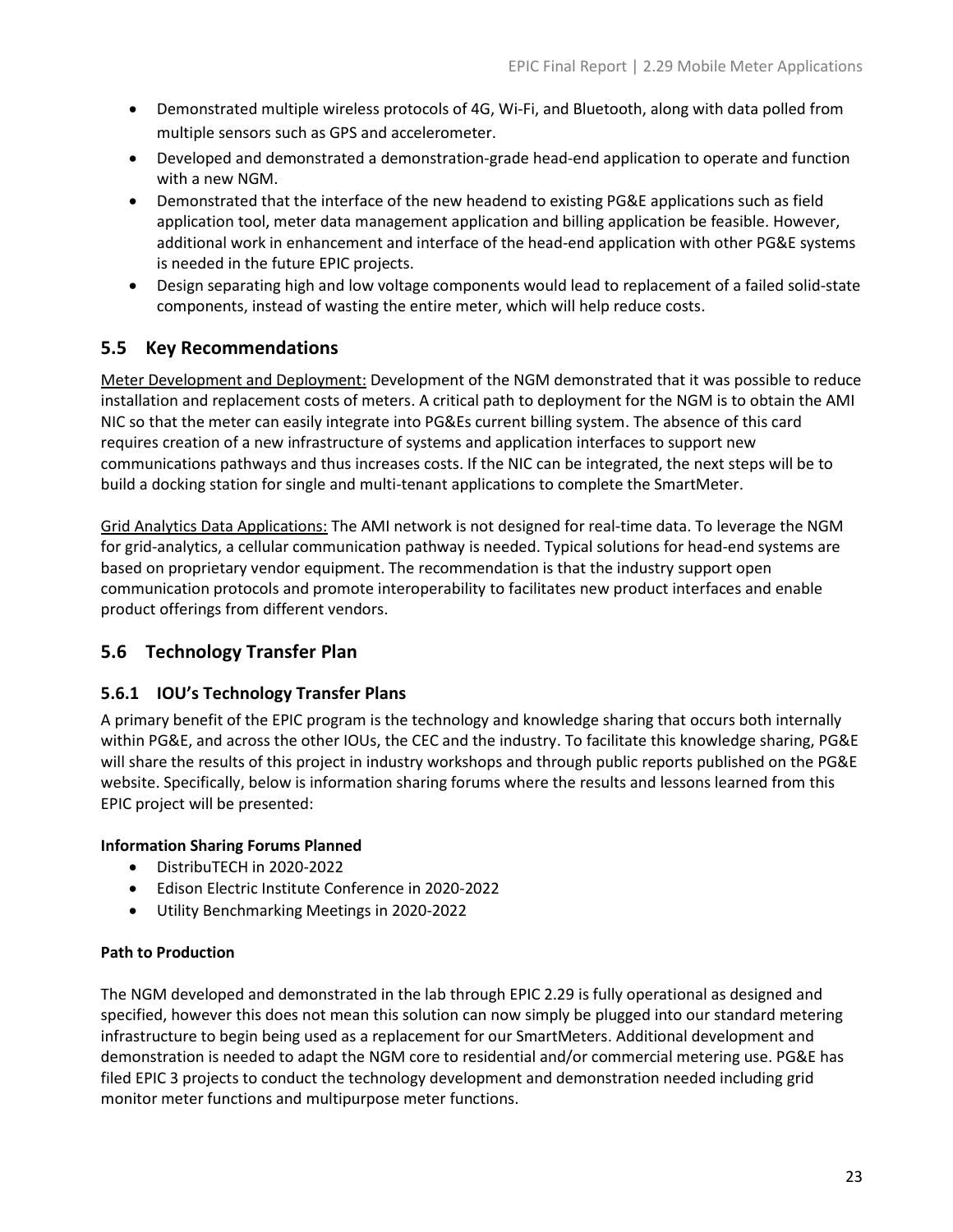The potential EPIC 3 projects will be developed with a full head end application enhancement, systems interface and integration to fully demonstrate the metering system. Through this further development, PG&E will be able to evaluate how the NGM can be utilized for the complete end-to-end solutions that take data from NGM to the headend applications for both billing and grid operation purposes. This will also allow PG&E to further evaluate how the NGM may be able to provide new submetering functions and capabilities to future applications such as EVs, EV chargers, solar roof top DERs, SmartPoles, and appliances.

Through these additional demonstrations, PG&E would like and plan to develop an NGM technology for the utility industry that will enable utilities to more efficiently meter and submeter energy consumption of more devices beyond the traditional homes and buildings, connect to the grid and provide grid operators with useful data for faster restoration while ensuring safety and reliability, and achieve affordability by reducing metering equipment installation and maintenance costs.

## <span id="page-27-0"></span>**5.6.2 Adaptability to Other Utilities and Industry**

The following findings of this project, upon the additional demonstrations described above, are relevant and adaptable to other utilities and the industry:

- NGM is revenue grade power meter, meets national standards, and facilitates interoperability.
- Multiple communications of 4G LTE, Wi-Fi and Bluetooth provides flexibility in metering operations.
- NGM core is as small as a credit card, which facilitates submetering and meets customer needs.
- High resolution real-time data of voltage, current, and temperature is useful data for grid operations during critical grid conditions.
- A head-end application and systems interface and integration are needed to manage end-point NGMs.
- NGM design separates high and low voltage components. Such design reduces high voltage exposure, improves safety for field personnel and supports low replacement costs in materials and labor by replacement of only failed solid-state components, instead of the entire meter.

## <span id="page-27-1"></span>**5.7 Data Access**

Upon request, PG&E will provide access to data collected that is consistent with the CPUC's data access requirements for EPIC data and results.

## <span id="page-27-2"></span>**6 Intellectual Property**

Because of the ground-breaking nature of the EPIC 2.29 Mobile Meter Applications Project, a final patent application was filed with the U.S. Patent Office. The "Application of Resource Meter System and Method" (Application Number 16143295) outlines the first of its kind solution that demonstrated a small NGM core with a size of the credit card and with a capability of metering and submetering multiple use cases such as EV, EV charger, SmartPole, and solar roof top. This NGM serves as the foundation for potential future EPIC 3 Project use cases as approved in PG&E's EPIC 3 application.

PG&E looks forward to working with the other California utilities, and the industry at large, to realize the benefits of this approach. This intellectual property is owned and held by PG&E, and can be commercialized for the Company's commercial benefit, in accordance with all appropriate laws and regulations (including D.13-11-025).

With this EPIC final report, which is required by the CPUC, PG&E and its subsidiaries do not undermine, waive or relinquish any ownership, title, exclusivity or any intellectual property or proprietary rights, of claims made by PG&E or its subsidiaries with respect to such new functionalities of NGM for providing grid data and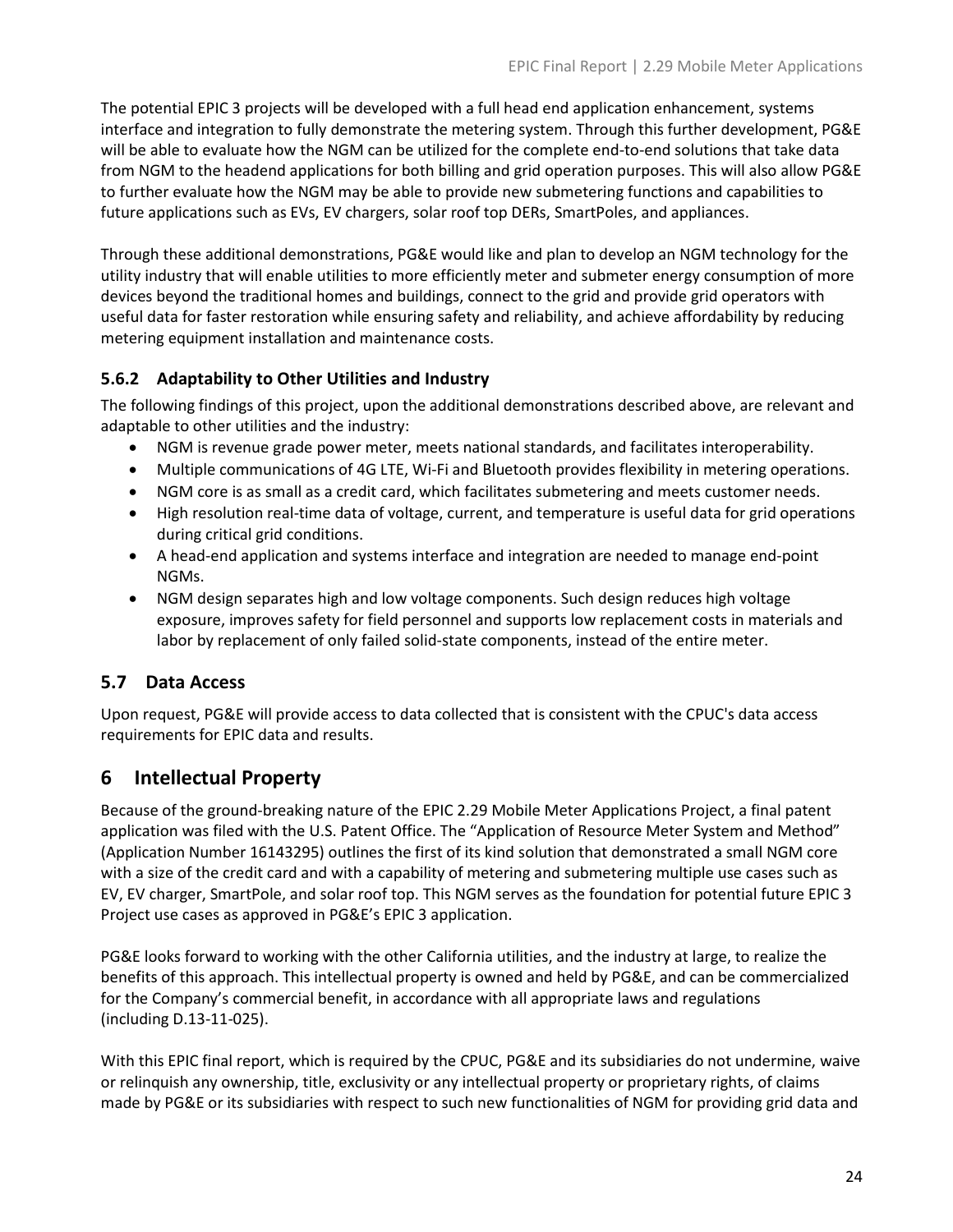information in real time and at the time of need for electric grid operational purposes in the EPIC 2.29 Mobile Meter Applications Project.

## <span id="page-28-0"></span>**7 Metrics**

The following metrics were identified for this project and included in PG&E's EPIC Annual Report as potential metrics to measure project benefits at full scale.<sup>7</sup> Given the proof of concept nature of this EPIC project, these metrics are forward looking.

|  | <b>Table 7-1: Metrics</b> |  |
|--|---------------------------|--|
|  |                           |  |

<span id="page-28-2"></span>

| D.13-11-025, Attachment 4. List of Proposed Metrics and Potential Areas of<br>Measurement (as applicable to a specific project or investment area) |             |  |
|----------------------------------------------------------------------------------------------------------------------------------------------------|-------------|--|
| 1. Potential energy and cost savings                                                                                                               |             |  |
| e. Peak load reduction (megawatts) from summer and winter programs                                                                                 | Section 5.2 |  |
| f. Avoided customer energy use (kWh saved)                                                                                                         | Section 5.2 |  |
| h. Customer bill savings (dollars saved)                                                                                                           | Section 5.2 |  |
| 3. Economic benefits                                                                                                                               |             |  |
| a. Maintain / Reduce operations and maintenance costs                                                                                              | Section 3.1 |  |
| b. Maintain / Reduce capital costs                                                                                                                 | Section 3.1 |  |
| e. Non-energy economic benefits                                                                                                                    | Section 3.1 |  |
| f. Improvements in system operation efficiencies stemming from increased utility<br>dispatchability of customer demand side management             |             |  |
| 4. Environmental benefits                                                                                                                          |             |  |
| a. GHG emissions reductions (MMTCO2e)                                                                                                              | Section 5.2 |  |
| 5. Safety, Power Quality, and Reliability (Equipment, Electricity System)                                                                          |             |  |
| d. Public safety improvement and hazard exposure reduction                                                                                         | Section 3.1 |  |
| e. Utility worker safety improvement and hazard exposure reduction                                                                                 | Section 3.1 |  |
| d. Public safety improvement and hazard exposure reduction                                                                                         |             |  |

## <span id="page-28-1"></span>**8 Conclusion**

The NGM was demonstrated to be the first revenue grade, high resolution real time power meter that fully met national standards for metering including ANSI C12.1 and ANSI C12.20 (accuracy), ANSI C12.19 (meter data table format) and C12.22 (cellular communication protocol format) standards. The NGM had a small, modular design that leveraged cutting edge technologies. The NGM could communicate over multiple channels including 4G LTE network, Wi-Fi, and Bluetooth to support improved analytics and future use cases.

<sup>-&</sup>lt;br>7 2015 PG&E EPIC Annual Report. February 29, 2016. [http://www.pge.com/includes/docs/pdfs/about/environment/epic/EPICAnnualReportAttachmentA.pdf.](http://www.pge.com/includes/docs/pdfs/about/environment/epic/EPICAnnualReportAttachmentA.pdf)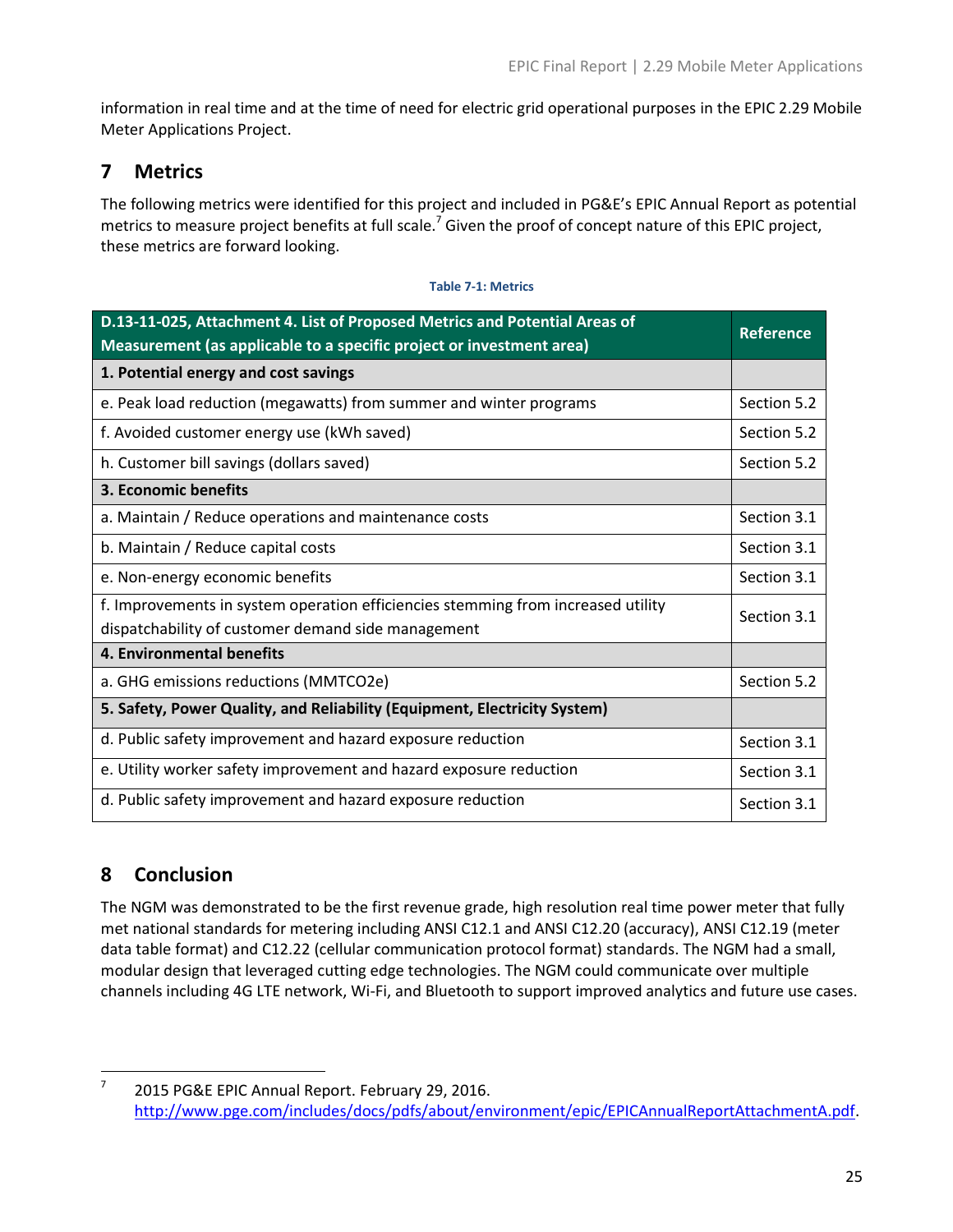PG&E successfully developed and demonstrated a fully functional NGM prototype in accordance with the requirements and designed specification. For example, the NGM could provide real-time data with the appropriate additional investment in the communications backhaul. During critical grid conditions such as outage, high/low grid voltage, wire downs, this real-time meter data would be useful information for the grid operators to achieve a faster response and restoration of the electric grids. Such NGM capability, in turn, would support the delivery of safe, reliable, and affordable service to utility customers.

The NGM was successfully tested in the three use cases of EV and Charger, Smart Inverter, and SmartPole in the lab. Through demonstration, NGM could fit into and submeter these use cases. It would satisfy the evolving customer need for a compact metering solution.

This technology could enable utilities to more efficiently meter and submeter energy consumption of more devices connected to the grid while reducing equipment installation and maintenance costs with further development as outlined in PG&E's EPIC 3 filing.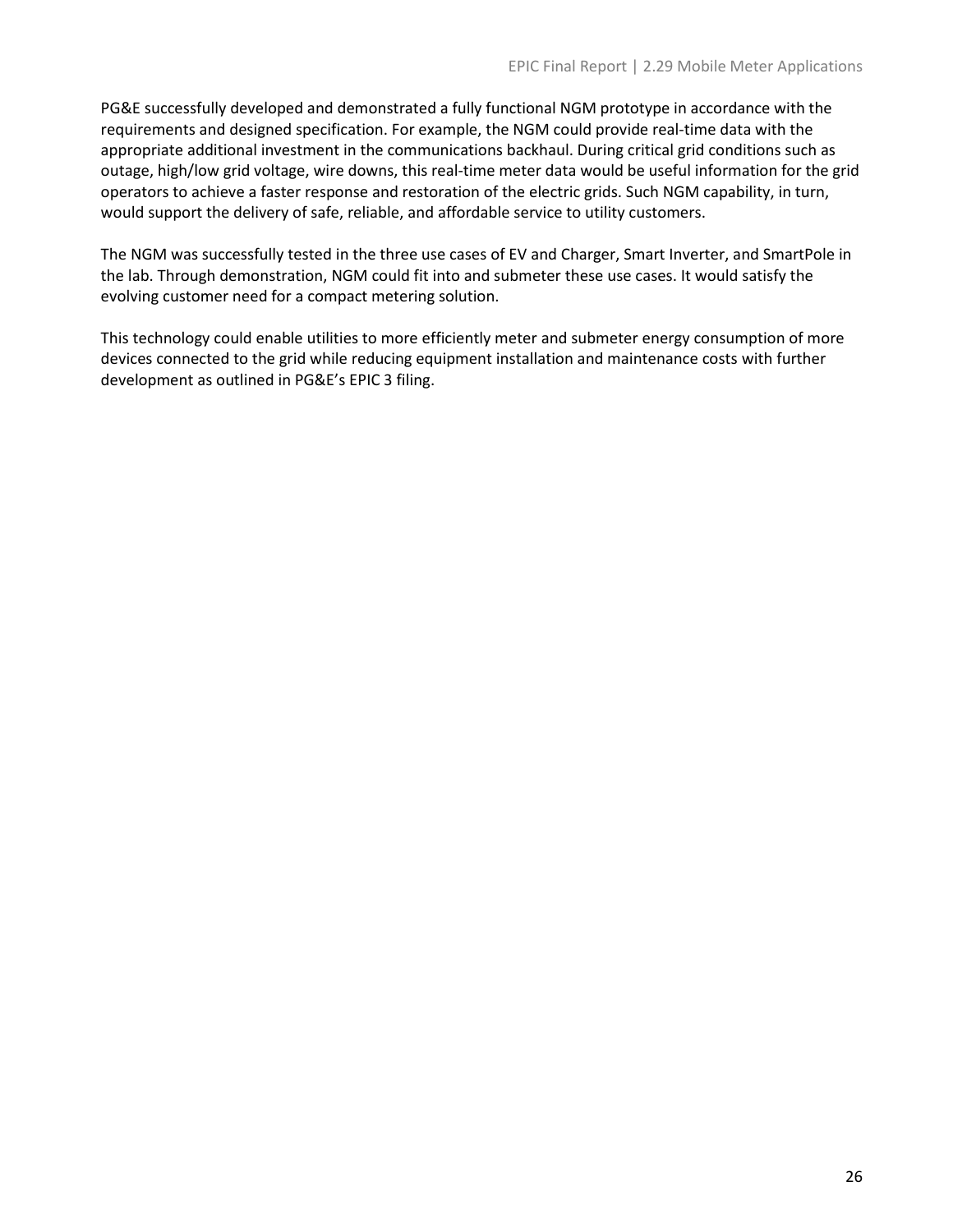## <span id="page-30-0"></span>**9 Appendix A: Electric Meter Technology Measurement Data**

<span id="page-30-1"></span>Below listed are the billing, grid, and seismic data available on the NGM.

| Channel        | <b>Channel Description</b>                    | Channel | <b>Channel Description</b>                          |  |
|----------------|-----------------------------------------------|---------|-----------------------------------------------------|--|
| $\mathbf{1}$   | Delivered Energy kWh                          | 41      | % Voltage Harmonic Value 1 thru 24,<br>Phase C      |  |
| $\overline{2}$ | Received Energy kWh                           | 42      | Harmonic Voltage Angle Value1 thru<br>24, Phase C   |  |
| 3              | <b>Total Energy (Del+Rec)</b>                 | 43      | % Current Harmonic Value 1 thru 24,<br>Phase A      |  |
| $\overline{4}$ | Net Energy (Del-Rec)                          | 44      | Harmonic Current Angle, Value 1 thru<br>24, Phase A |  |
| 5              | Instantaneous Voltage                         | 45      | % Current Harmonic Value 1 thru 24,<br>Phase B      |  |
| 6              | <b>Instantaneous Power</b>                    | 46      | Harmonic Current Angle, Value 1 thru<br>24, Phase B |  |
| 7              | Reactive Energy, Lag (kilovar-hour<br>(kVARh) | 47      | % Current Harmonic Value 1 thru 24,<br>Phase C      |  |
| 8              | Reactive Energy, Lead kVARh                   | 48      | Harmonic Current Angle, Value 1 thru<br>24, Phase C |  |
| 9              | Net Reactive Energy (Del-Rec)                 | 49      | Distortion Power (Volt-Ampere (VA))<br>Phase A      |  |
| 10             | <b>Tamper Switch</b>                          | 50      | Distortion Power (VA) Phase B                       |  |
| 11             | <b>Power Factor</b>                           | 51      | Distortion Power (VA) Phase C                       |  |
| 12             | <b>Apparent Power Factor</b>                  | 52      | Distortion Power (VA) Total                         |  |
| 13             | <b>Displacement Power Factor</b>              | 53      | <b>Distortion Power Factor Total</b>                |  |
| 14             | <b>Distortion Power Factor</b>                | 54      | <b>Total Harmonic Distortion (THD)</b><br>Voltage % |  |
| 15             | 4 Quadrant Metering                           | 55      | <b>THD Current %</b>                                |  |
| 16             | <b>Multi-Dwelling Flag</b>                    | 56      | Voltage Sag Counter                                 |  |
| 17             | Maintenance Info (Dates, Names,<br>Work Done) | 57      | Minimum Voltage during Sag Event,<br>Phase A        |  |
| 18             | Frequency, Hertz (Hz)                         | 58      | Minimum Voltage during Sag Event,<br>Phase B        |  |
| 19             | Outage Monitor-Voltage - 30 Min               | 59      | Minimum Voltage during Sag Event,<br>Phase C        |  |
| 20             | Voltage Phase A to Neutral, F+H               | 60      | Duration of Sag Event (cycles)                      |  |
| 21             | Voltage Phase B to Neutral, F+H               | 61      | <b>Voltage Swell Counter</b>                        |  |
| 22             | Voltage Phase C to Neutral, F+H               | 62      | Maximum Voltage during Swell Event,<br>Phase A      |  |
| 23             | Voltage Phase A to Phase B, F + H             | 63      | Maximum Voltage during Swell Event,<br>Phase B      |  |
| 24             | Voltage Phase B to Phase C, F + H             | 64      | Maximum Voltage during Swell Event,<br>Phase C      |  |

#### **Table 9-1: NGM Billing, Grid, and Seismic Data**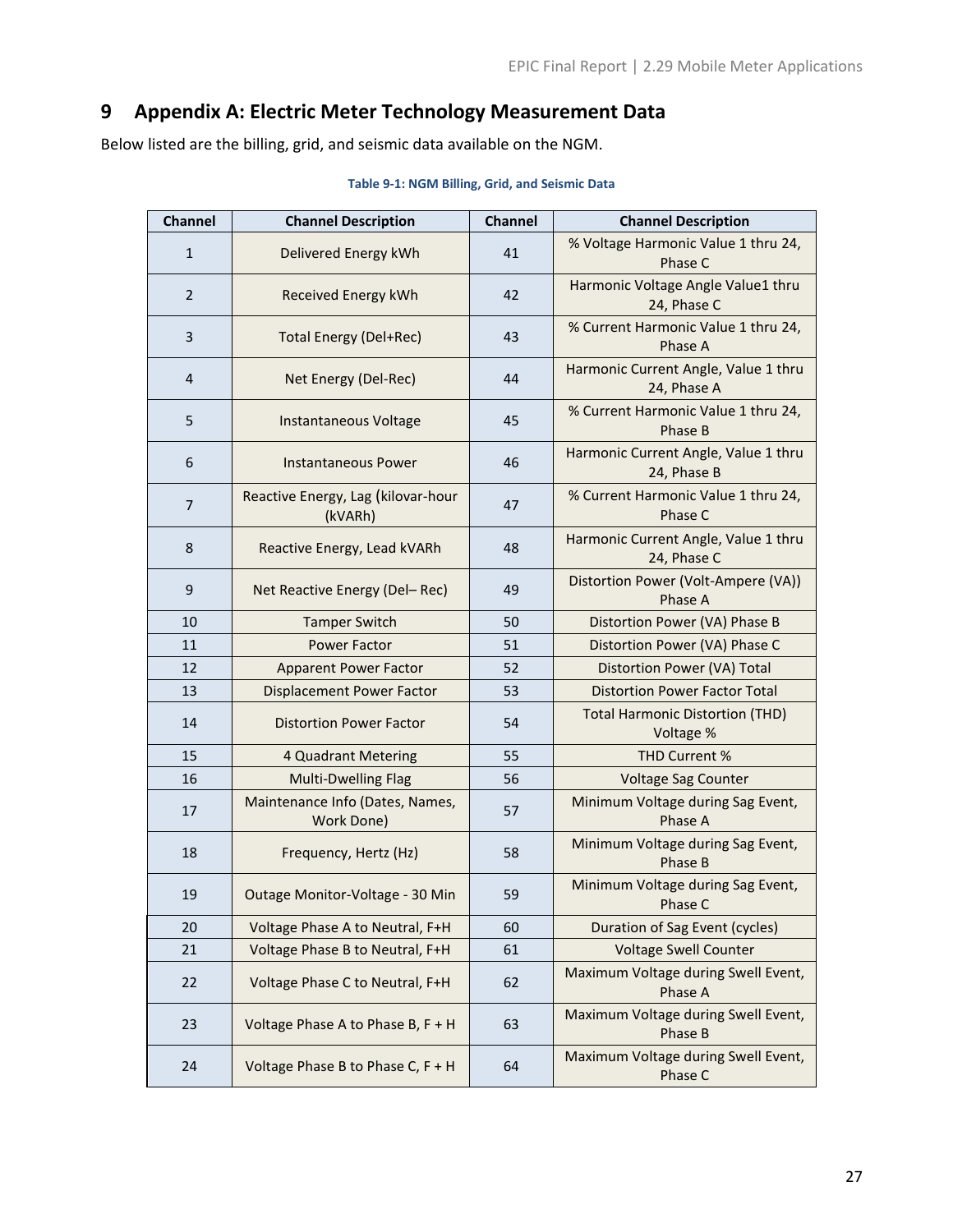| <b>Channel</b> | <b>Channel Description</b>                         | <b>Channel</b> | <b>Channel Description</b>                   |  |
|----------------|----------------------------------------------------|----------------|----------------------------------------------|--|
| 25             | Voltage Phase C to Phase A, $F + H$                | 65             | Duration of Swell Event (cycles)             |  |
| 26             | <b>Current Magnitude Phase A</b>                   | 66             | Latitude/Longitude                           |  |
| 27             | <b>Current Magnitude Phase B</b>                   | 67             | Accelerometer, Acc X axis                    |  |
| 28             | <b>Current Magnitude Phase C</b>                   | 68             | Accelerometer, Acc Y axis                    |  |
| 29             | <b>Current Magnitude Neutral</b>                   | 69             | Accelerometer, Acc Z axis                    |  |
| 30             | Voltage Angle, Phase A                             | 70             | Accelerometer, Gyro X axis                   |  |
| 31             | Voltage Angle, Phase B                             | 71             | Accelerometer, Gyro Y axis                   |  |
| 32             | Voltage Angle, Phase C                             | 72             | Accelerometer, Gyro Z axis                   |  |
| 33             | Current Angle, Phase A                             | 73             | <b>RF Data* - 460 MHz</b>                    |  |
| 34             | Current Angle, Phase B                             | 74             | RF Data* - 900 MHz                           |  |
| 35             | Current Angle, Phase C                             | 75             | RF Data* - 4G LTE                            |  |
| 36             | <b>Diagnostic Counters</b>                         | 76             | RF Data* - Bluetooth                         |  |
| 37             | % Voltage Harmonic, Value 1 thru<br>24, Phase A    | 77             | RF Data* - Wi Fi                             |  |
| 38             | Harmonic Voltage Angle, Value1<br>thru 24, Phase A | 78             | RF Data* - Reserved                          |  |
| 39             | % Voltage Harmonic, Value 1 thru<br>24, Phase B    | 79             | Data Usage (megabyte (MB)/<br>gigabyte (GB)) |  |
| 40             | Harmonic Voltage Angle, Value1<br>thru 24, Phase B | 80             | 4G LTE Signal Strength                       |  |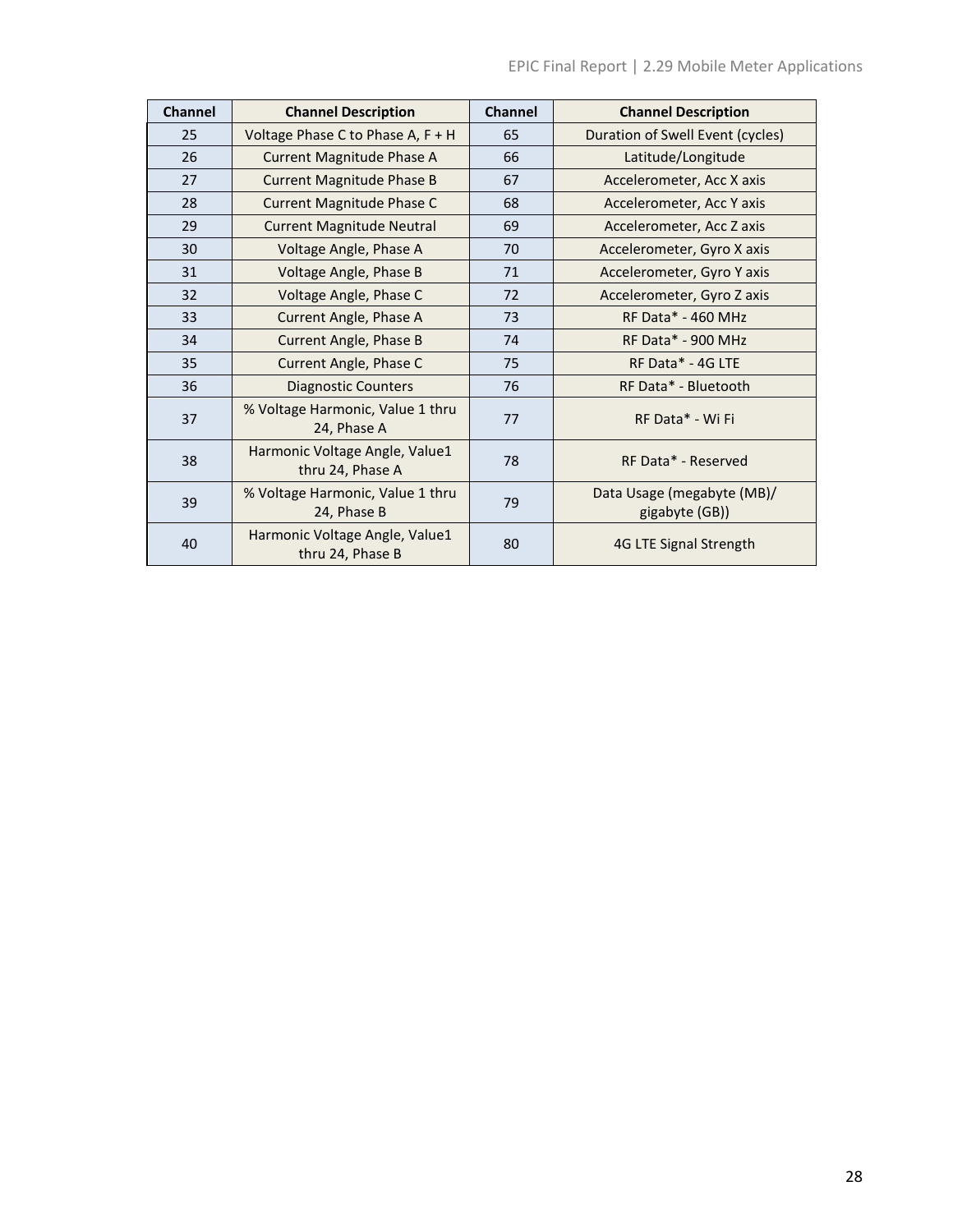## <span id="page-32-0"></span>**Appendix B: Data Comparison of NGM vs. Existing SmartMeter**

Appendix B compares the data provided by the existing SmartMeters against the data available from the NGM. Table 10-2 shows that the NGM adds a tamper switch, maintenance info, ability to monitor outages, geolocation information, an accelerator and data streams relating to the many communications systems in the NGM.

<span id="page-32-1"></span>

| <b>Channel</b> | <b>Channel Description</b>                 | <b>Existing SmartMeter</b> | <b>Next Gen Meter</b> |
|----------------|--------------------------------------------|----------------------------|-----------------------|
| $\mathbf 1$    | Delivered Energy kWh                       | Χ                          | Χ                     |
| $\overline{2}$ | Received Energy kWh                        | $\mathsf{x}$               | X                     |
| 3              | <b>Total Energy (Delivered + Received)</b> | $\pmb{\mathsf{X}}$         | Χ                     |
| $\overline{4}$ | Net Energy (Delivered - Received)          | $\pmb{\mathsf{X}}$         | X                     |
| 5              | Instantaneous Voltage                      | $\pmb{\mathsf{X}}$         | X                     |
| 6              | <b>Instantaneous Power</b>                 | $\mathsf{x}$               | X                     |
| $\overline{7}$ | Reactive Energy, Lag kVARh                 | $\pmb{\mathsf{X}}$         | X                     |
| 8              | Reactive Energy, Lead kVARh                | $\pmb{\mathsf{X}}$         | X                     |
| 9              | Net Reactive Energy (Delivered - Received) | $\pmb{\mathsf{X}}$         | X                     |
| 10             | <b>Tamper Switch</b>                       |                            | X                     |
| 11             | <b>Power Factor</b>                        | $\pmb{\mathsf{X}}$         | Χ                     |
| 12             | <b>Apparent Power Factor</b>               | Χ                          | Χ                     |
| 13             | <b>Displacement Power Factor</b>           | X                          | X                     |
| 14             | <b>Distortion Power Factor</b>             | $\pmb{\mathsf{X}}$         | Χ                     |
| 15             | 4 Quadrant Metering                        | $\pmb{\mathsf{X}}$         | Χ                     |
| 16             | <b>Multi-Dwelling Flag</b>                 | $\pmb{\mathsf{X}}$         | X                     |
| 17             | Maintenance Info (Dates, Names, Work Done) |                            | X                     |
| 18             | Frequency, Hz                              | $\pmb{\mathsf{X}}$         | X                     |
| 19             | Outage Monitor-Voltage - 30 Min            |                            | Χ                     |
| 20             | Voltage Phase A to Neutral, F+H            | Χ                          | Χ                     |
| 21             | Voltage Phase B to Neutral, F+H            | Χ                          | Χ                     |
| 22             | Voltage Phase C to Neutral, F+H            | Χ                          | Χ                     |
| 23             | Voltage Phase A to Phase B, F + H          | Χ                          | Χ                     |
| 24             | Voltage Phase B to Phase C, F + H          | X                          | Χ                     |
| 25             | Voltage Phase C to Phase A, F + H          | $\pmb{\mathsf{X}}$         | X                     |
| 26             | <b>Current Magnitude Phase A</b>           | $\pmb{\mathsf{X}}$         | X                     |
| 27             | <b>Current Magnitude Phase B</b>           | $\pmb{\mathsf{X}}$         | Χ                     |
| 28             | <b>Current Magnitude Phase C</b>           | $\pmb{\mathsf{X}}$         | Χ                     |
| 29             | <b>Current Magnitude Neutral</b>           | X                          | Χ                     |
| 30             | Voltage Angle, Phase A                     | X                          | Χ                     |
| 31             | Voltage Angle, Phase B                     | X                          | X                     |
| 32             | Voltage Angle, Phase C                     | Χ                          | X                     |
| 33             | Current Angle, Phase A                     | $\pmb{\mathsf{X}}$         | Χ                     |
| 34             | Current Angle, Phase B                     | Χ                          | Χ                     |
| 35             | Current Angle, Phase C                     | $\pmb{\mathsf{X}}$         | Χ                     |

#### **Table 10-1: Comparisons of NGM Meter Data and Existing SmartMeter Data**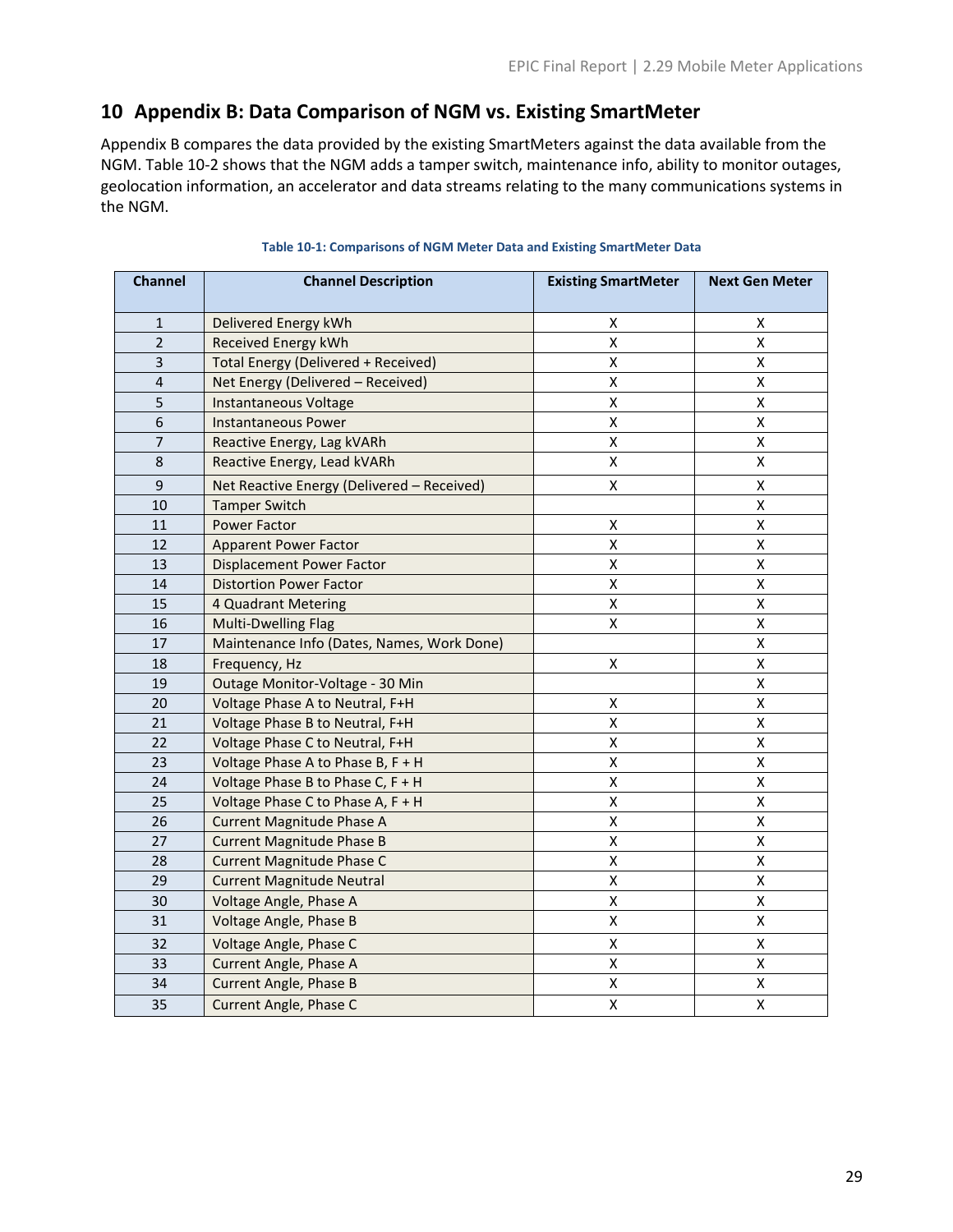| <b>Channel</b> | <b>Channel Description</b>                                       | <b>Existing SmartMeter</b> | <b>Next Gen Meter</b> |
|----------------|------------------------------------------------------------------|----------------------------|-----------------------|
|                |                                                                  |                            |                       |
| 36             | <b>Diagnostic Counters</b>                                       | X                          | X                     |
| 37             | % Voltage Harmonic Value 1 thru 24, Phase A                      | X                          | x                     |
| 38             | Harmonic Voltage Angle, Value1 - 24, Phase A                     | X                          | X                     |
| 39             | % Voltage Harmonic Value 1 thru 24, Phase C                      | X                          | Χ                     |
| 40             | Harmonic Voltage Angle, Value1 - 24, Phase C                     | X                          | X                     |
| 41             | % Current Harmonic Value 1 thru 24, Phase A                      | X                          | X                     |
| 42             | Harmonic Current Angle, Value 1 - 24, Phase A                    | X                          | X                     |
| 43             | % Current Harmonic Value 1 thru 24, Phase B                      | $\pmb{\mathsf{X}}$         | X                     |
| 44             | Harmonic Current Angle, Value 1 - 24, Phase B                    | Χ                          | Χ                     |
| 45             | % Current Harmonic Value 1 thru 24, Phase C                      | $\pmb{\mathsf{X}}$         | Χ                     |
| 46             | Harmonic Current Angle, Value 1 - 24, Phase C                    | х                          | X                     |
| 47             | Distortion Power (VA) Phase A                                    | $\pmb{\mathsf{X}}$         | X                     |
| 48             | Distortion Power (VA) Phase B                                    | Χ                          | Χ                     |
| 49             | Distortion Power (VA) Phase C                                    | х                          | X                     |
| 50             | Distortion Power (VA) Total                                      | X                          | Χ                     |
| 51             | <b>Distortion Power Factor Total</b>                             | Χ                          | Χ                     |
| 52             | THD Voltage %                                                    | X                          | Χ                     |
| 53             | THD Current %                                                    | Χ                          | X                     |
| 54             |                                                                  | X                          | Χ                     |
| 55             | Voltage Sag Counter<br>Minimum Voltage during Sag Event, Phase A | X                          | X                     |
| 56             | Minimum Voltage during Sag Event, Phase B                        | Χ                          | X                     |
| 57             | Minimum Voltage during Sag Event, Phase C                        | X                          | Χ                     |
| 58             | Duration of Sag Event (cycles)                                   | $\pmb{\mathsf{X}}$         | Χ                     |
| 59             | <b>Voltage Swell Counter</b>                                     | $\pmb{\mathsf{X}}$         | X                     |
|                |                                                                  |                            |                       |
| 60             | Maximum Voltage during Swell Event, Phase A                      | X                          | X                     |
| 61             | Maximum Voltage during Swell Event, Phase B                      | Χ                          | X                     |
| 62             | Maximum Voltage during Swell Event, Phase C                      | $\pmb{\mathsf{X}}$         | X                     |
| 63             | Duration of Swell Event (cycles)                                 | $\pmb{\mathsf{X}}$         | Χ                     |
| 64             | Latitude/Longitude                                               |                            | Χ                     |
| 65             | Accelerometer, Acc X axis                                        |                            | Χ                     |
| 66             | Accelerometer, Acc Y axis                                        |                            | X                     |
| 67             | Accelerometer, Acc Z axis                                        |                            | X                     |
| 68             | Accelerometer, Gyro X axis                                       |                            | X                     |
| 69             | Accelerometer, Gyro Y axis                                       |                            | X                     |
| 70             | Accelerometer, Gyro Z axis                                       |                            | X                     |
| 71             | RF Data* - 460 MHz                                               |                            | X                     |
| 72             | RF Data* - 900 MHz                                               |                            | X                     |
| 73             | RF Data* - 4G LTE                                                |                            | X                     |
| 74             | RF Data* - Bluetooth                                             |                            | X                     |
| 75             | RF Data* - Wi Fi                                                 |                            | X                     |
| 76             | RF Data* - Reserved                                              |                            | X                     |
| 77             | Data Usage (MB/GB)                                               |                            | Χ                     |
| 78             | <b>4G LTE Signal Strength</b>                                    |                            | Χ                     |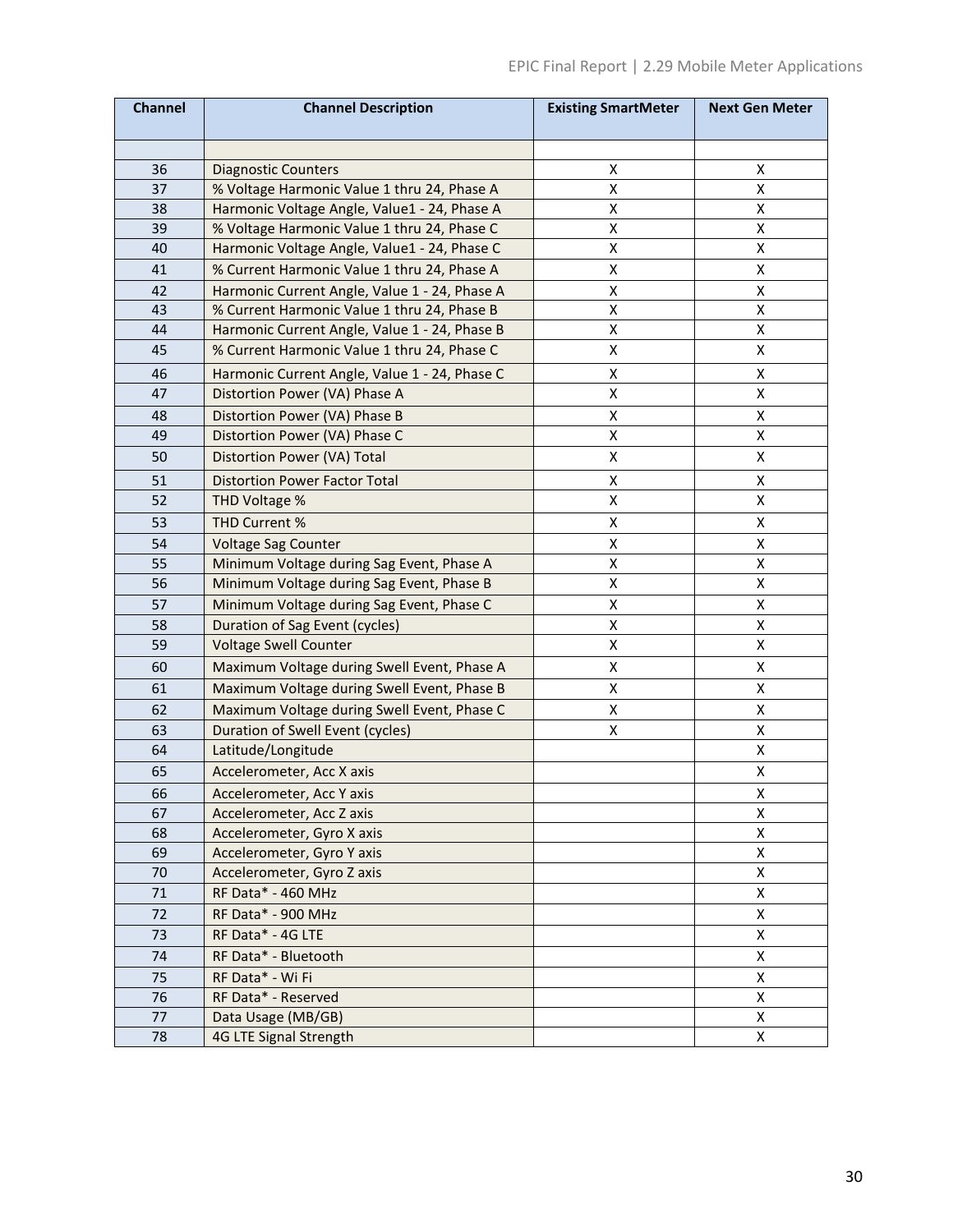## <span id="page-34-0"></span>**11 Appendix C: Lab Test Field Set-Up**

### **Electric Vehicle Charger Use-Case**

There was a significant load increase due to a number of EVs being charged from PG&E's grid. This triggered the team to research and develop a mobile meter which could be used metering not only customer's home energy usage but also the EV chargers and the EVs. This would provide utility companies with huge benefits to reduce cost of upgrading their current infrastructure and have a way to monitor and provide necessary EV usage data for EV load consumption and forecast.

NGM was envisioned to have an ability to provide real-time data to users in such a way that it would automatically identify the EV, be able to charge, and add fees onto the existing electric bills. This would simplify and consolidate the customer billing transactions at the end of each month. The set-up shown in Figure 5 was used for this test.





### **Smart Inverter Use-Case**

The utility industry is looking for a way to monitor and control the Smart Inverters to ensure power quality (i.e., stable voltage) is delivered to the customers. Utility companies need to monitor smart inverter outputs and be able to turn ON/OFF accordingly to ensure the voltage on the grid is stable and within +/-5% per Rule 2 set forth by CPUC.

A Smart Inverter was used for this test with a system architecture drawing for the testing shown on Figure 4. As of today, the gross generation output of all Smart Inverter/PV systems is not visible to PG&E. As shown in Figure 4, by connecting the output of the Smart Inverter/PV system to the NGM, the gross generation output became visible in real-time.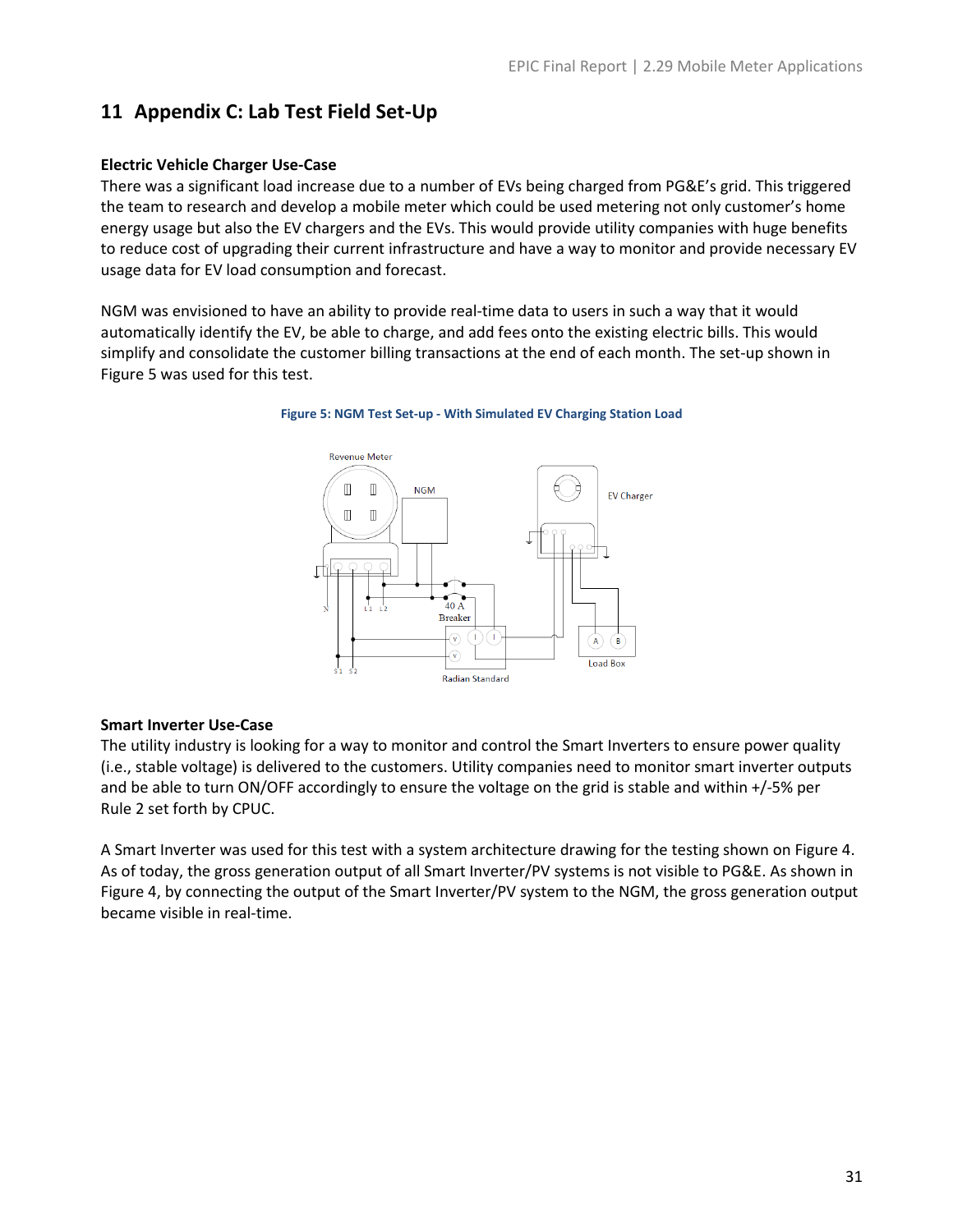

#### **Figure 6: Smart Inverter Testing Architecture**

#### **SmartPoles**

*EPIC 1.14 – Next Generation SmartMeter™ Telecom Network Functionalities* designed a low-profile meter that reduced installation costs by eliminating the need for meter panel and pedestal installations for streetlight applications. The SmartPole developed in EPIC 1.14 with an AMI NIC. This 2.29 Project installed the NGM Core for testing the SmartPole use case. This application would provide an alternate mean to deliver data using the ANSI C12.22 open architecture system.